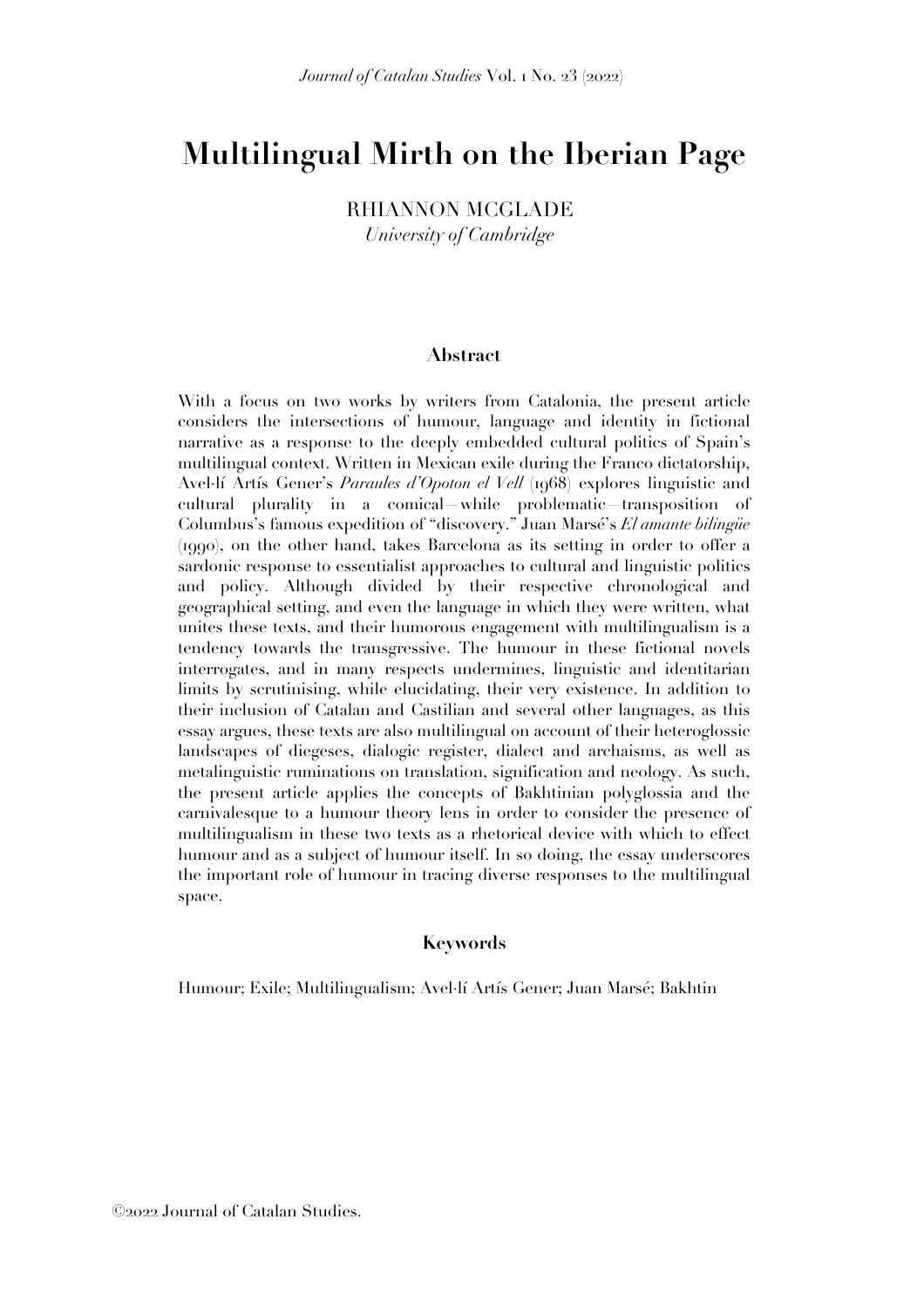# **Multilingual Mirth on the Iberian Page**<sup>1</sup>

### RHIANNON MCGLADE

*University of Cambridge*

Humour does not pretend, like carnival, to lead us beyond our own limits. It gives us the feeling, or better, the picture of the structure of our own limits. It is never off limits, it undermines limits from inside.

Umberto Eco (1984, 8)

### **Introduction**

Modern narratives within a plurilingual Spanish setting—such as *Obabakoak* (Atxaga 1988), *O lapis do carpinteiro* (Rivas 1998) and the Pepe Carvalho series by Manuel Vázquez Montalban—face what Meir Sternberg has termed literary art's "formidable mimetic challenge" (1981, 222): how to represent multilingual reality in an artistic landscape of hegemonic monolingualism. While the Babelian tower is reified by some as a utopia of linguistic freedom, for others it is the hellish site where meaningful exchange is drowned out by a cacophony of tongues. As such, attempts to bring a wrought plurilingual experience to life on page, stage and screen have often drawn upon lexical fields of distrust and metaphors of multiple personality disorders. Others, meanwhile, harness the hybridity of multilingual contexts as a source for irony and/or comic relief.

Far from a simple diversion, humour and language choice act as meaningful artistic interventions in questions of cultural and linguistic identity. With a focus on two works by writers from Catalonia, the present article considers the use of humour to negotiate and respond to questions of identity and cultural politics deeply embedded in Spain's multilingual context. Avel·lí Artís Gener's *Paraules d'Opoton el Vell* (1968) navigates issues of language and identity via a comical foray into the pre-modern world of conquest and "discovery," while Juan Marsé's *El amante bilingüe*

<sup>&</sup>lt;sup>1</sup> The author gratefully acknowledges the support of the AHRC in the preparation of this article, which was funded as part of the research project, "Multilingualism: Empowering Individuals, Transforming Societies," under the Open World Research Initiative.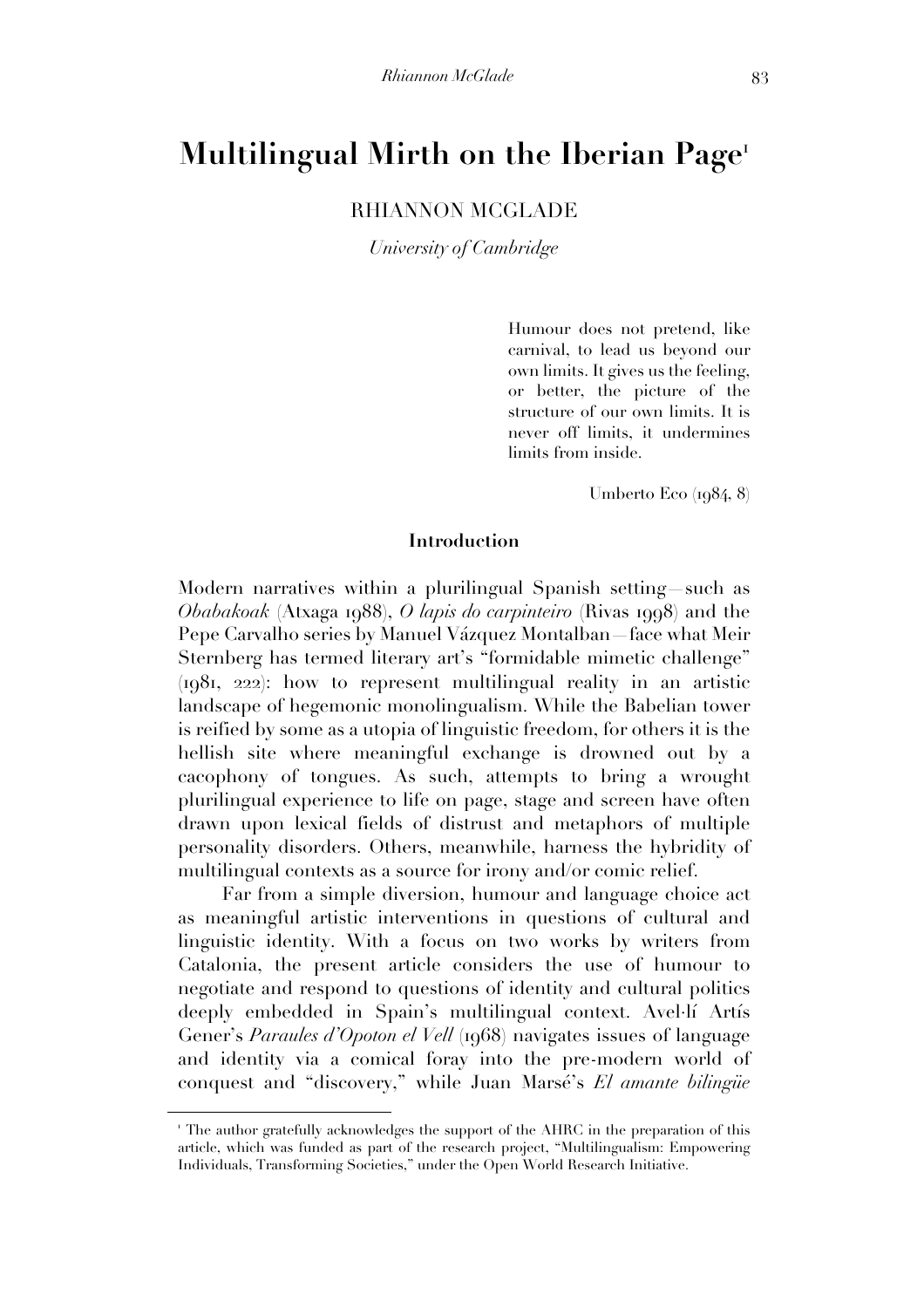(1990) offers a tongue-in-cheek response to the totalising approach of cultural and linguistic politics and policy. What connects a discussion of humour, multilingualism and their intersection within literary texts is an inherent tendency towards the transgressive. Undermining the limits from within, as the epigraph by Eco asserts, humour and multilingualism disparage the conventional monoliths of solemnity and monolingualism respectively.

Humour is a core constituent of human social interaction; and yet, misconceptions concerning its simplicity see it cast aside in favour of the putatively more sophisticated irony, parody and satire. Linda Hutcheon (1995, 26) has made moves to bridge this gap, noting that irony's "affective dimension […] (its link to fear, unease, superiority, put-down, control) and its formal dimensions (juxtaposition, incompatibility) is indeed apparent in many theories of humor." Nevertheless, acknowledgments of overlap do not attend to divergent taxonomies concerning make-up and function. In other words: what is humour? And what is it for? To that end, contemporary theorists have proposed the overarching categories of superiority, relief-release and incongruity.<sup>2</sup> At the heart of superiority humour is Thomas Hobbes' (1968 [1651]) contention that laughter is produced by the immediate sense of joy at finding ourselves in an advantageous position compared to those around us.<sup>3</sup> Building on these foundations, psychologists have demonstrated humour's effect on group identity via the study of the laughter of inclusion and exclusion.<sup>4</sup>

Humour as a relief or release valve was originally described by Freud (2001 [1905]), for whom jokes are both a means of assuaging the aggression that results from social control as well as being a tool of aggression themselves.<sup>5</sup> This model is particularly productive for an examination of humour's role of subversion and/or resistance under authoritarian rule. Finally, incongruity theory describes Cicero's discussion of laughter based on the unexpected or absurd.<sup>6</sup> Expanding upon this notion in *Le rire*, Henri Bergson (2008 [1908],

<sup>2</sup> Superiority theory has also been referred to as "aggression," "disparagement" and "degradation" theory (Banas, et al. 2011, 138).

<sup>3</sup> According to Hobbes (1968 [1651], 5) laughter is the result of "a sudden glory arising from some conception of some eminency in ourselves, by comparison with the infirmity of others, or with our own formerly."

<sup>4</sup> See for example, Zillmann and Cantor (1972; 2007) and La Fave, et al. (2007).

<sup>&</sup>lt;sup>5</sup> For Freud, "a joke will allow us to exploit something ridiculous in our enemy [...and] represents a rebellion against that authority, a liberation from its pressure" (2001 [1905], 103– 5).

 $6$  Cicero observed that when "we expect one thing and another is said [...] our own disappointed expectation makes us laugh" (in Morreal 2009, 11). Aristotle has also been linked with early recognition of the relationship between incongruity and humour in his *Rhetoric* (Mihalcea 2007, 412).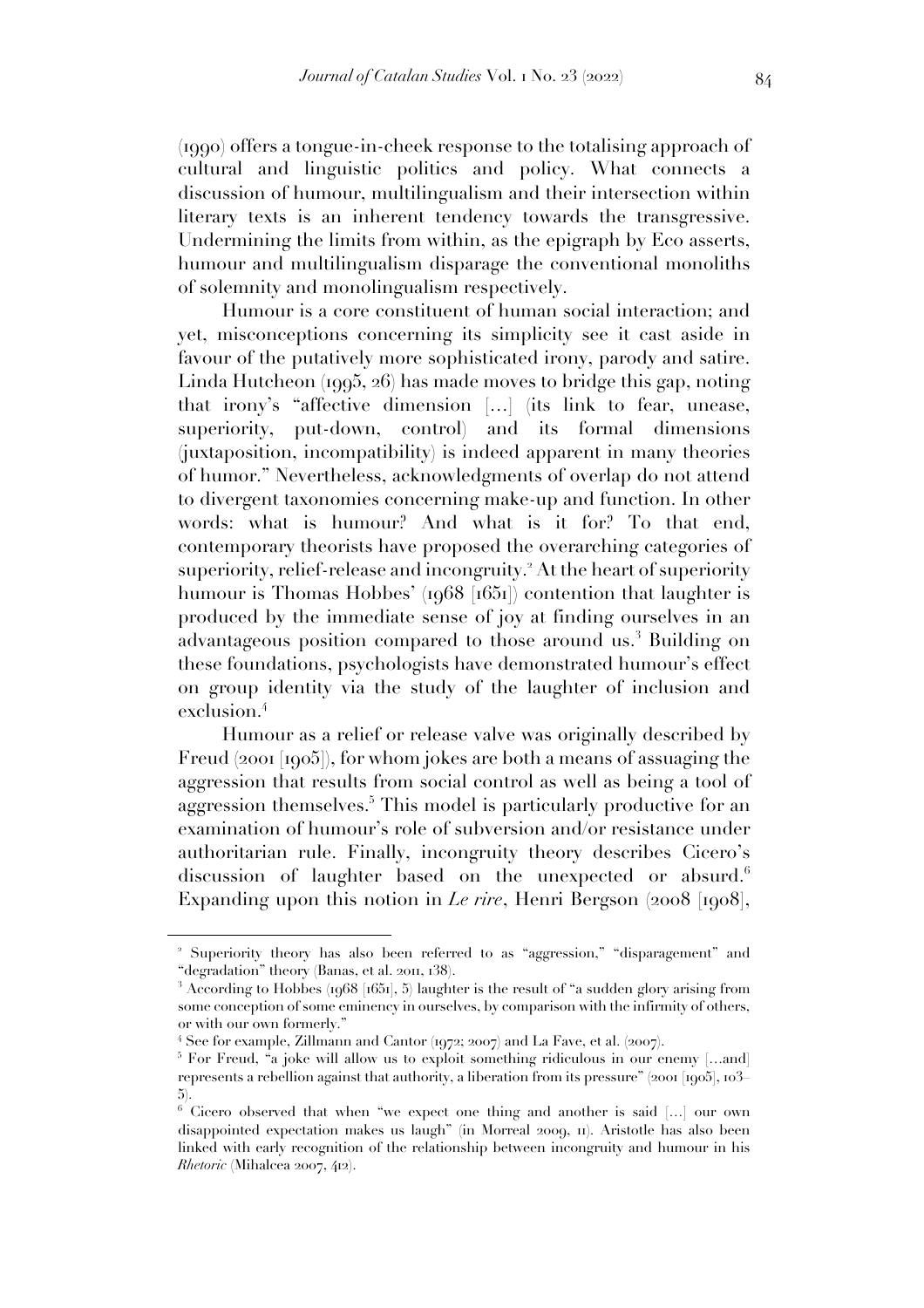48) argues that "a situation is invariably comic when it belongs simultaneously to two altogether independent series of events and is capable of being interpreted in two entirely different meanings at the same time." Incongruity has thus become an integral component of the linguistic deconstruction of jokes.<sup>7</sup> The theories of superiority, release-relief and incongruity, then, can account for much of the humour embedded within irony, satire and parody and inform the present essay's two-pronged treatment of both texts, which consider on the one hand, self-contained linguistic jokes and on the other, overarching playful tones. Reading these approaches together, I argue, offers a more holistic examination of humour's interaction with multilingualism and politically charged questions of identity.

In her analysis of comedy and contemporary Catalan culture, Kathryn Woolard (1995; 1998) conducted a series of landmark sociolinguistic examinations that underscore the link between language choice and performative humour. Drawing upon Silverstein (1979), in these case studies, Woolard considered the codeswitching of her subjects to be deliberately deployed as a caricatured "metapragmatic commentary on contemporary linguistic practices and policies" (1995, 225). These findings are instructive for reading multilingual humour in cultural productions within the historical and linguistic context of Catalonia. Chiming with Woolard's focus on the performed aspect of multilingual comedy, in *El plurilingüisme en la literatura catalana* (2014), Albert Rossich and Jordi Cornellà assert that the most common type of multilingual usage—and in particular its humorous variety—is in theatre and television.<sup>8</sup> The concentration of multilingual output in these more performative arenas of culture can be easily explained by the prevalence of speech acts. Indeed, cultural works that deploy multilingualism as a tool for humour typically do so through translinguistic and/or codeswitching wordplay. Although Ana Zentella (1997, 99) has argued that "pinpointing the purpose of each code switch is a task as fraught with difficulty as imputing the reasons for a monolingual's choice of one synonym over another," it is often possible to determine whether the language shift denotes a deliberate

<sup>7</sup> By far the most influential in this domain is Attardo and Raskin's General Theory of Verbal Humour (GTVH), which classifies incongruity as a "script opposition" and considers it to be the most important aspect of linguistic humour.

<sup>8</sup> The authors offer a near-exhaustive account of occurrences of the three types of plurilingualism in Catalan cultural production, which they identify as: *alternança*, most typically found in novels and plays where a succession of languages is used to create the effect of verisimilitude; *amfilinguisme*, when there is a challenge in identifying the language of the text due to shared syntactical, lexical and/or morphological commonalities and *mixtilingüisme*, where languages are blended at the level of the word and therefore arguably pertain to neither one nor the other.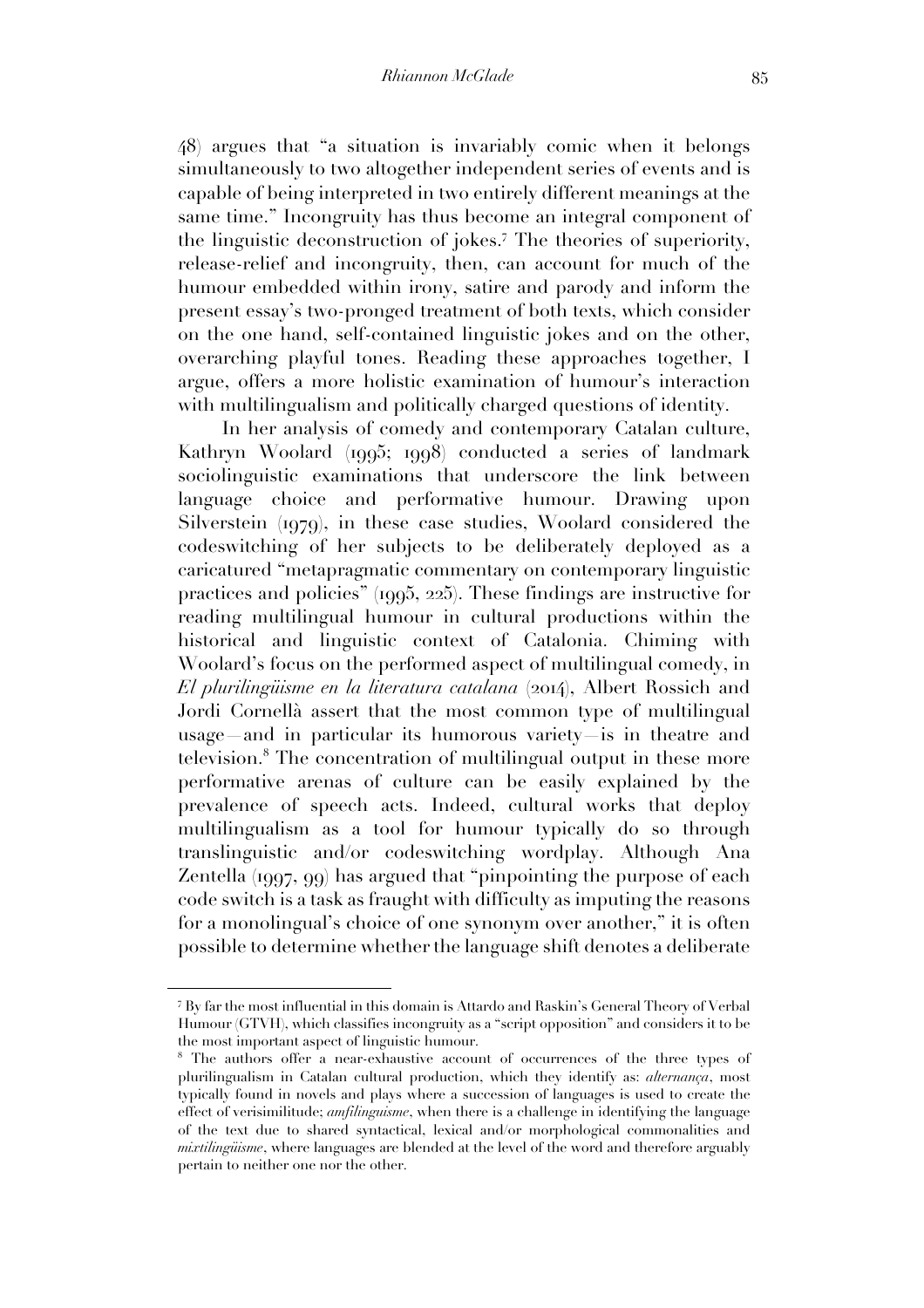injection of humour or whether it instead represents an artistic expression of what Sternberg (1981, 222) has termed "heterolingual mimesis."<sup>9</sup>

In literary texts the appearance of more than one language on the page inescapably draws attention to itself and tends to interrupt the narrative flow. Regarding narrative in particular, multilingual moments typically require additional explication: a footnote, a parsing, a summary follow-on statement, and so on. Notwithstanding the potential disruption of such additional insertions, novels have long been recognised as a prime site for plurilingual dialogue influenced by Mikhail Bakhtin's *Discourse on the Novel*, in which he famously argued that "literary language becomes a dialogue of languages that know about and understand each other" (1981 [1935], 400). In this way, narratives that seek to explicitly engage questions of language and identity can draw upon the multivocality of novelistic discourse in order to elicit awareness of language itself. Such awareness is often at the heart of humour and its aforementioned connections with identity. Artís Gener's and Marsé's novels can be productively read in terms of what Isabel Álvarez Sancho (2017) has called an "Iberian Third Space," which unlocks "critiques of hegemony from both a regional and pluriversal locus of enunciation that touches on interior and exterior borders." Much like the relationship between language and identity itself, these borders are porous. In what follows, this article explores interstitial spaces adduced in Artís Gener's and Marsé's novels as they deploy humour to undermine the imaginative limits of hegemonic monolingualism.

## **Paraules d'Opoton el Vell: Iberian Pluralism and the Language(s) of "Discovery"**

In his lifetime, Avel·lí Artís Gener's renown in Catalan cultural circles was more closely tied to the journalistic world of satirical cartooning, under his portmanteau moniker "Tísner." Nevertheless, the publication of *Paraules d'Opoton el Vell* (1968)—conceived and written in Mexico as the author's homage to the country that had been his home-away-from-home during almost three decades in exile—is perhaps his best-known novel and in many ways marks the apex of his literary maturation. Full of wit, while also permeated by a tone of serious commentary, Artís Gener's expansive novel challenges the established Eurocentric model of "discovery." It offers

<sup>9</sup> In works which he describes as representing a "polylinguistic reality of discourse," Sternberg (1981, 222) uses the term "heterolingual" to denote the presence of a foreign language or dialect other than that of the reporting speech-event.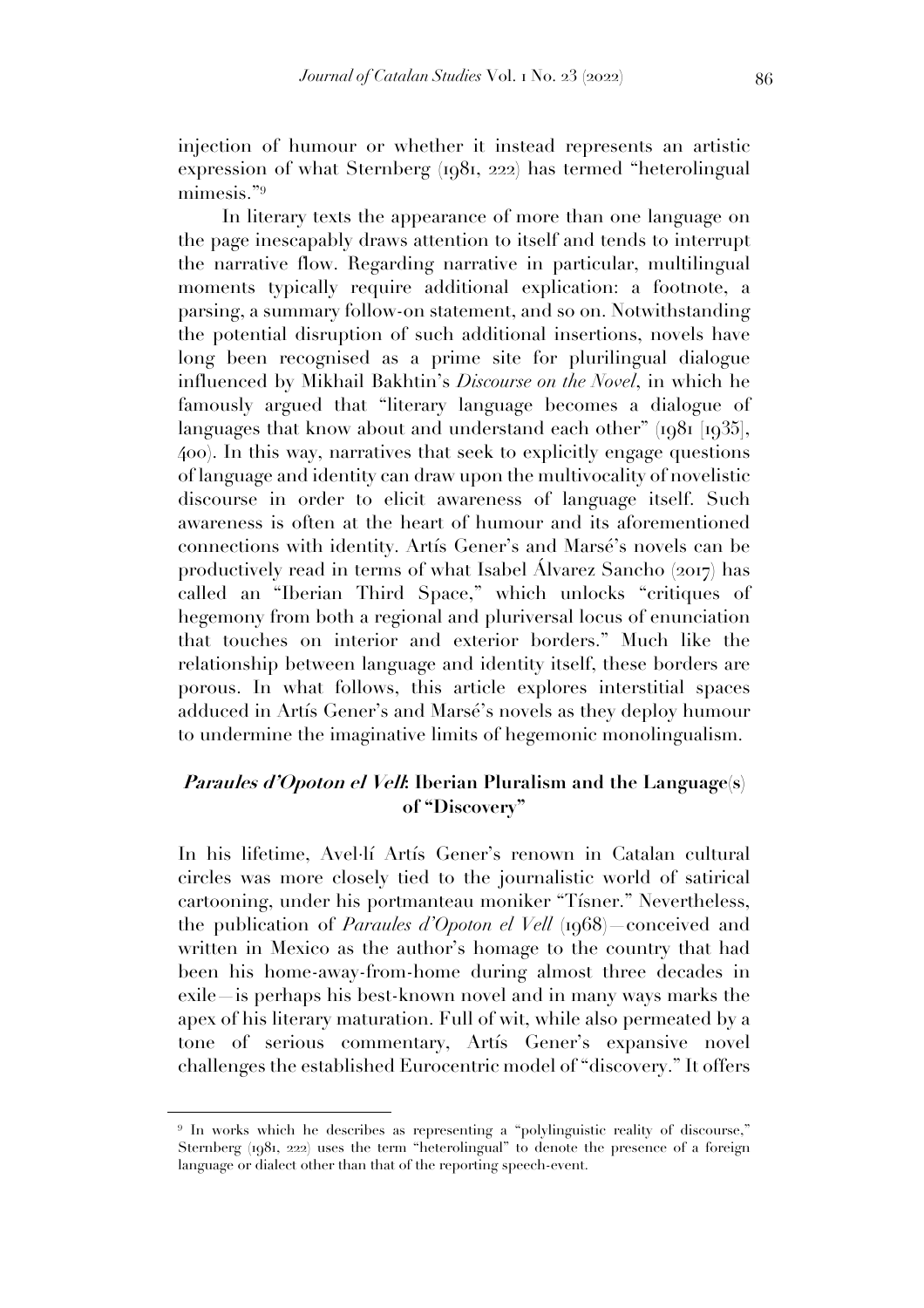an artificially and somewhat problematically constructed Aztec worldview that uses humour to engage in cultural relativism while exploring themes of universalism and particularism. Deploying the established model of the "found text," the introductory "Isagoge"—a possible nod to Boethius and his challenge to the idea of universality—takes the shape of a scholarly translator's note while also adding a transhistoric layer.<sup>10</sup> It introduces the fictional author as he describes the discovery of a sixteenth-century Nahua manuscript, of which the rest of the novel is the purported Catalan translation. Across the subsequent chapters, in a transposition of Columbus' historic expedition, we follow the recollections of the now-aged "*terrissaire*" Opoton, as he narrates the journey of Aztec explorers who—having been sent out in search of the deity Quetzalcóatl—stumble upon the Galician coast of Spain. Throughout this parody of the conquest epic, Artís Gener elicits deeper reflections on power and identity through an overarching engagement with the global importance of language and linguistic pluralism. A series of encounters with the local "other(s)" are humorously depicted via episodes of cultural and linguistic confusion as the visitors traverse the country's northern shores. By repeatedly pushing at fixed diegetic and linguistic boundaries, the text is a multilingual narration of hybrid identities, albeit within a Eurocentric frame.

*Paraules* produces a polyphony of voices across a multi-layered narrative structure. Typically told in the style of a series of stream-ofconsciousness narrations, each episode is peppered with interventions from the fictional translator by way of detailed footnotes. In this respect, the text is multilingual not simply due to the presence of, and transitions between, languages of the Iberian Peninsula and Mexico, but also in its use of diegetic shifts; dialogic negotiations of register, dialect and archaisms, in keeping with Bakhtin's notion of heteroglossia;" and in metalinguistic ruminations on translation, signification and neology. So cast, the novel suggests that boundaries pertaining to identity are dynamic and malleable, porous and unstable. Humour is at the heart of the setting—and unsettling—of the novel's multiple borders. Artís Gener emphasises the multilingual context in the Isagogic introduction as well as in the recourse to an intradiegetic narrator, who persistently refers to a

<sup>&</sup>lt;sup>10</sup> In his Latin translation, Boethius's commentary of Porphyry's introduction ("Είσαγωγή") to Aristotle's "Categories" became the main source of later questioning of the status of universals (Grossmann 1992, 18).

<sup>&</sup>lt;sup>11</sup> According to Bakhtin (1981 [1935], 263), "the novel orchestrates all its themes, the totality of the world of objects and ideas depicted and expressed in it, by means of the social diversity of speech types and by the differing voices that flourish under such conditions."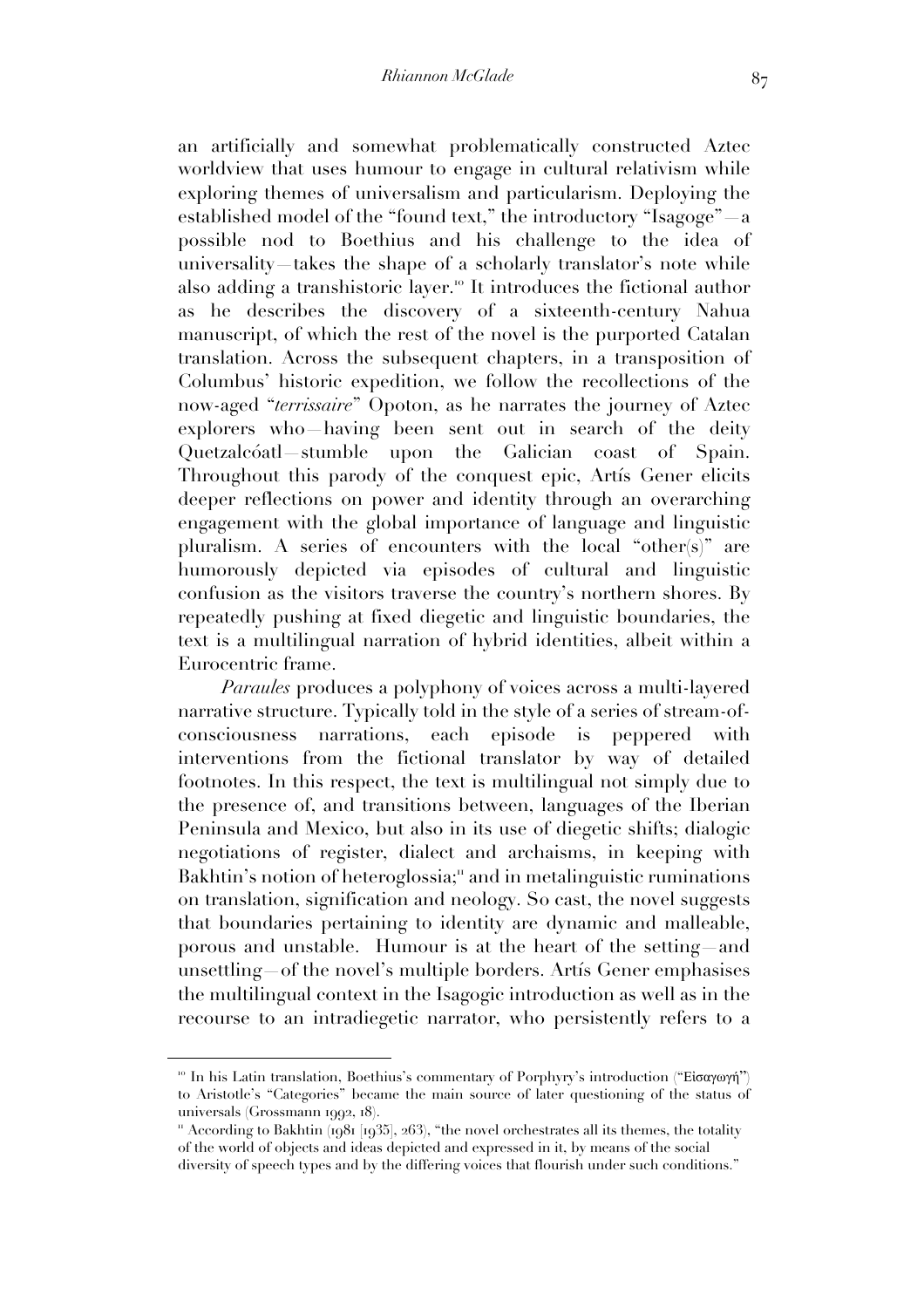multiplicity of languages and speakers. Opoton describes the territories of the Iberian Peninsula or, more precisely, "As Espanhas do Máis Alá," as being divided into various linguistic domains:

Fala Castela, i la Fala Portuguesa, dita parenta de la Galega, i la Fala Arab, i la Fala Catalana, i la Fala Basca i la Fala Jueva, car aquests són els noms de les diverses tribus que poblen la terra i encara n'hi ha moltes més.

 $(225)$ 

Holmes and Marra (2002, 393) have argued that "humour can contribute to the on-going construction and reinforcement of intergroup boundaries by providing an acceptable means of objectifying or distancing the 'other' group." It is of note that the group distinctions are drawn, as indicated, along linguistic lines, conditioned by the notion of "fala." The novel lays bare linguistic as well as sociocultural hierarchies and draws attention to a multiplicity of otherness through language play, which reinforces a sense of ingroup identity between the extradiegetic translator, the reader and the local tribes. In so doing, the novel constructs a pluriversal front against a shared authoritarian enemy. Artís Gener thus embraces the opportunities that a deterritorialised multilingual context presents through the incremental, if measured, use of word play and situational jokes, that is to say, through a sustained sense of humour throughout the novel.

According to Silvia Mas (2008, 164), by choosing Nahuatl as the source text language of Opoton's saga, Artís Gener draws direct if at times problematic—comparisons with the officially repressed status of Catalan at the time of writing. <sup>12</sup> The novel's narrator is eager to underscore the shared plight of the Nahua and his "own" Catalan people, under Castilian dominance: "almenys, em semblaven dos idiomes germans pel que feia a llur capacitat de resistir els malfats" (15). Indeed, as the fictional translator repeatedly emphasises the "fraternitat lingüística" between the Catalan and Nahua tongues, it becomes clear from the outset that the question of language *qua* identity is a core theme. Moreover, the explicit framing of Catalan and Nahuatl as synonymous at the extradiegetic level is key to understanding the way in which much of the situational humour is

<sup>12</sup> In the third volume of his memoirs, *Viure i veure* (1991, 262), Artís Gener explains that his attraction to learning Nahuatl—something to which he dedicated many years—was sparked by a fleeting perception of shared morphological and linguistic characteristics with Catalan. Other Catalan writers in exile who have demonstrated an affinity for themes of indigenous cultures and languages of Latin America include Ferran de Pol (writing for the Mexican newspaper, *El Nacional*); Agustí Bartra (*Quetzalcoatl* [1960]) and Josep Carner (*Misterio de Quanaxhuata* [1944]) among others (Garcia i Raffi 2005, 33).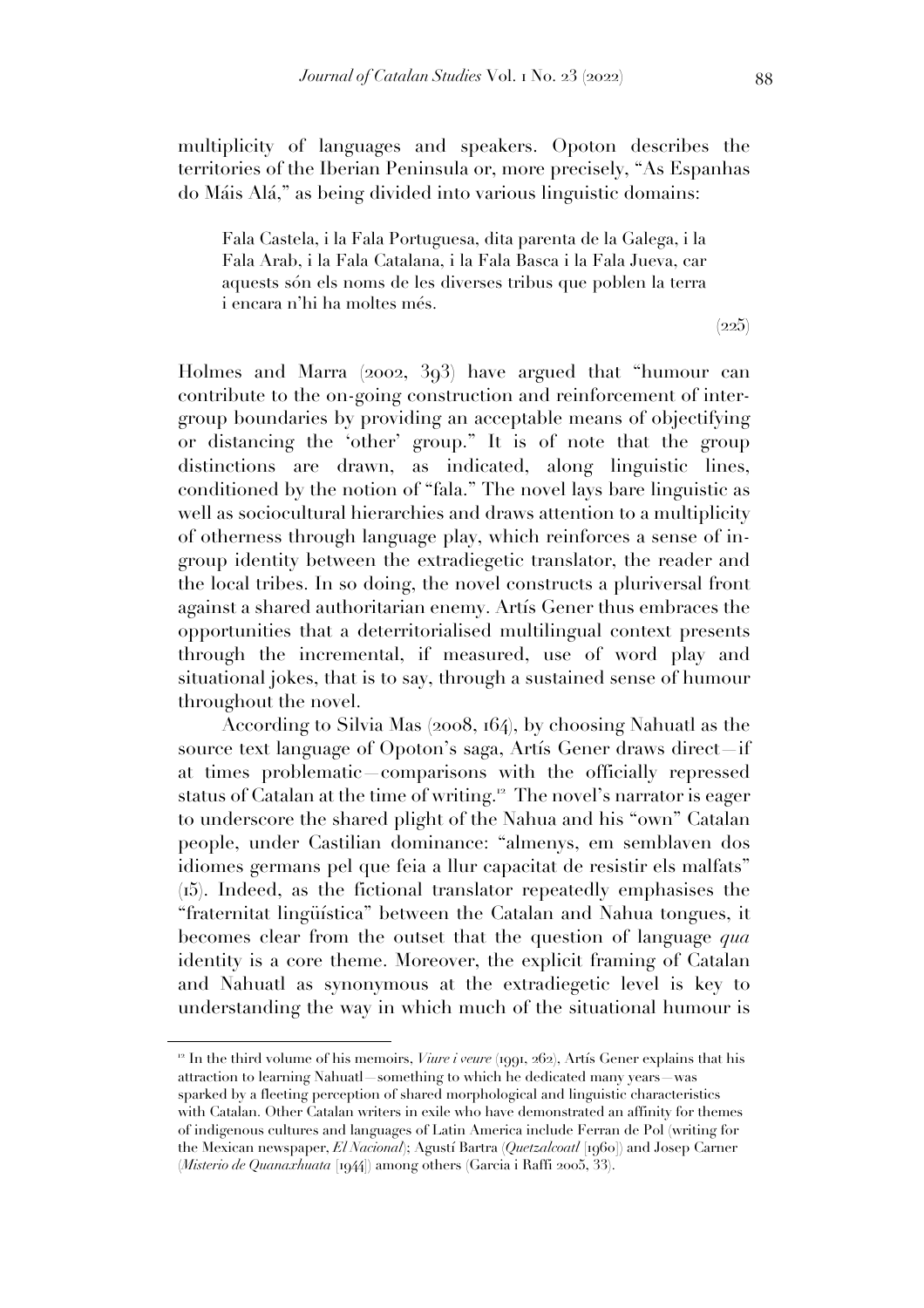deployed in the embedded narrative to articulate identitarian boundaries. It is here that the novel's status as a satire written in exile accords with Charles Knight's (2004, 109) more general comment that the "shifting identity of the homeland corresponds to the multiple perspectives of the satiric exile, whose task becomes the discovery of cultural and political forces that control or transcend historical change." In this respect, *Paraules* explores the imbrications of humour and linguistic identity in both stand-alone joke encounters based on cultural clash and as part of a cultivated tone that engages language and group identity construction.

Within *Paraules*' polyphonic verbal matrix, an intertextual voice injects what Triezenberg (2008: 537-8) has termed "humour enhancers" to overarching parodic and satirical tones.<sup>13</sup> Opoton's narrative includes repeated apologies for artistic and linguistic lapses as well as remarks about his own narratorial inexperience and shortcomings: "la veritat sigui dita i respectada, jo no sóc escriptor [...]. I si m'he embolicat a escriure tot això és perquè la nostra nissaga asteca s'està perdent i vull que quedi memòria de quan la nostra puixança era tan gran" (61). Here and elsewhere in the text, there are discernible echoes of Bernal Díaz del Castillo's *Historia verdadera de la Conquista de la Nueva España* (1568). <sup>14</sup> Artís Gener has in fact acknowledged the influence of Díaz del Castillo, whom he described as "un home molt senzill [...] que, com l'Opoton, no era escriptor i que es veu obligat a relatar els fets de la conquesta" (in Serra 1992, n.p.). <sup>15</sup> While the allusion through style, acts as an effective parody of the conquest chronicle, the resulting humour does not solely rely on the readers' ability to detect the pastiche of Díaz del Castillo's most famous work. Rather, the exaggeration and repetition of the fictional author's self-deprecation as a writer contrast incongruously with his arrogant declarations of his people's and his language's superiority: "Aistli imitava els estrangers dits galecs naturals, n'estrafeia la veu i deia *ca cousa, ca cousa* que era llur manera de manifestar admiració per nosaltres els asteques" (106). A paratextual interjection in the form of a footnote following this statement highlights Opoton's misunderstanding of that which he ridicules. As

<sup>13</sup> For Triezenberg (2008, 537–8), "a humor enhancer is a narrative technique that is not necessarily funny in and of itself, but that helps an audience to understand that the text is supposed to be funny, that warms them up to the author and to the text so that they will be more receptive to humor, and that magnifies their experience of humor in the text." <sup>14</sup> In describing the inside of a temple, Bernal Díaz del Castillo (1568, 297) states: "Y si no lo dijere tan natural como era, no se maravillen, porque en aquel tiempo tenía otro

pensamiento de entender en lo que traíamos entre manos, que era en lo militar y lo que mi capitán Cortés me mandaba, y no en hacer relaciones."

<sup>&</sup>lt;sup>5</sup> Although he cites a wide range of influences, Artís Gener described *Historia verdadera* as "l'espina dorsal" during the writing process (Guzmán Moncada 2004, 96).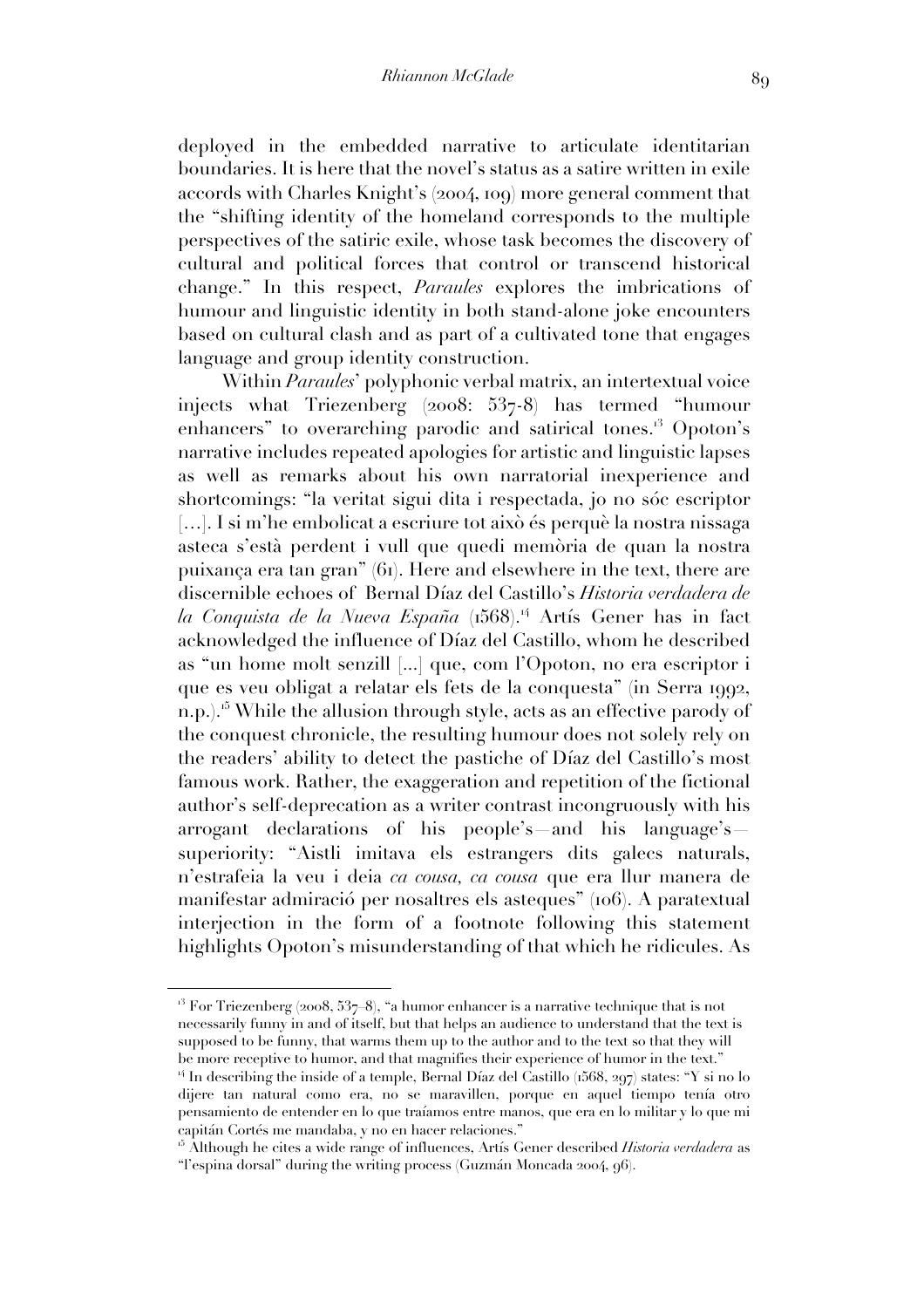the fictional translator notes, the Galician phrase is in fact understood as "*Quina cosa?*, en el sentit de 'què és això?'" (106). The intervention from another narratological voice, undermines Opoton's adopted superior position and offers additional light relief for the reader.

Another intertextual voice in Artís Gener's novel is Cervantes's *Don Quixote*, which inflects the narratorial intervention: "sempre he cregut que aquest passatge era fantasia d'Opoton"  $(178)$ .<sup>16</sup> Through this subtle nod, Artís Gener not only parodies the contemporary invention of chroniclers to authenticate fictional texts, but also offers—by way of measured breaks through the paratextual voice the rhetorical device of humour through relief. Moreover, Opoton's narrative is shot through with specialised Nahuatl vocabulary as well as with archaisms and colloquialisms which, as the narrator repeatedly explains, he must preserve in his own translation if he is to achieve a true reproduction of the original text. Thus, intertexts, paratexts and the inclusion of the bibliography at the end confer on the text a sense of (pseudo)-authenticity, while offering relief from the long passages delivered by Opoton's unfettered stream(s) of consciousness.

From the constructed façade of accuracy and authenticity, Artís Gener indulges his love of language and wordplay in the form of selfcontained jokes which function as "jab lines," while also contributing to the overarching humorous tone.<sup>17</sup> Beyond their jocular role, these jabs are often imbued with a subversive function as they covertly and derisively reference the Francoist regime. By way of example, the tribes of "As Espanhas do Máis Alá" are said to be "dominades per un Gran Senyor dit Tantomontamontatanto el qual amb la seva Senyora, els tenia tots ben dominats" (185). The playful designation of Tantomontamontatanto mimics—and risks ridiculing—Nahuatl nomenclature but is in fact a compound form of the infamous maxim "tanto monta, monta tanto, Isabel como Fernando." The reference to the Catholic Monarchs is not incidental. Not only were Ferdinand II of Aragon and Isabel I of Castille active supporters of colonial expansion, but their historical example also inspired the Franco regime's commitment to mononational unification seen in the suppression of linguistic, cultural and identitarian pluralism. Here

 $16$  In Cervantes' chivalresque epic, the fictional author Cide Hamete Benengeli is attributed the paratextual note, "no me puedo dar a entender, ni me puedo persuadir, que al valeroso don Quijote le pasase puntualmente todo lo que en el antecedente capítulo queda escrito" (*Quijote II*, XXIV, 734).

<sup>17</sup> Jab-lines "differ from punch-lines in that they can be found anywhere in a text but the end (the position occupied exclusively by the punch- line). The two also differ in function: a punch-line serves to disrupt the narrative flow, while jab-lines are fully integrated in it" (McGlade 2016, 67).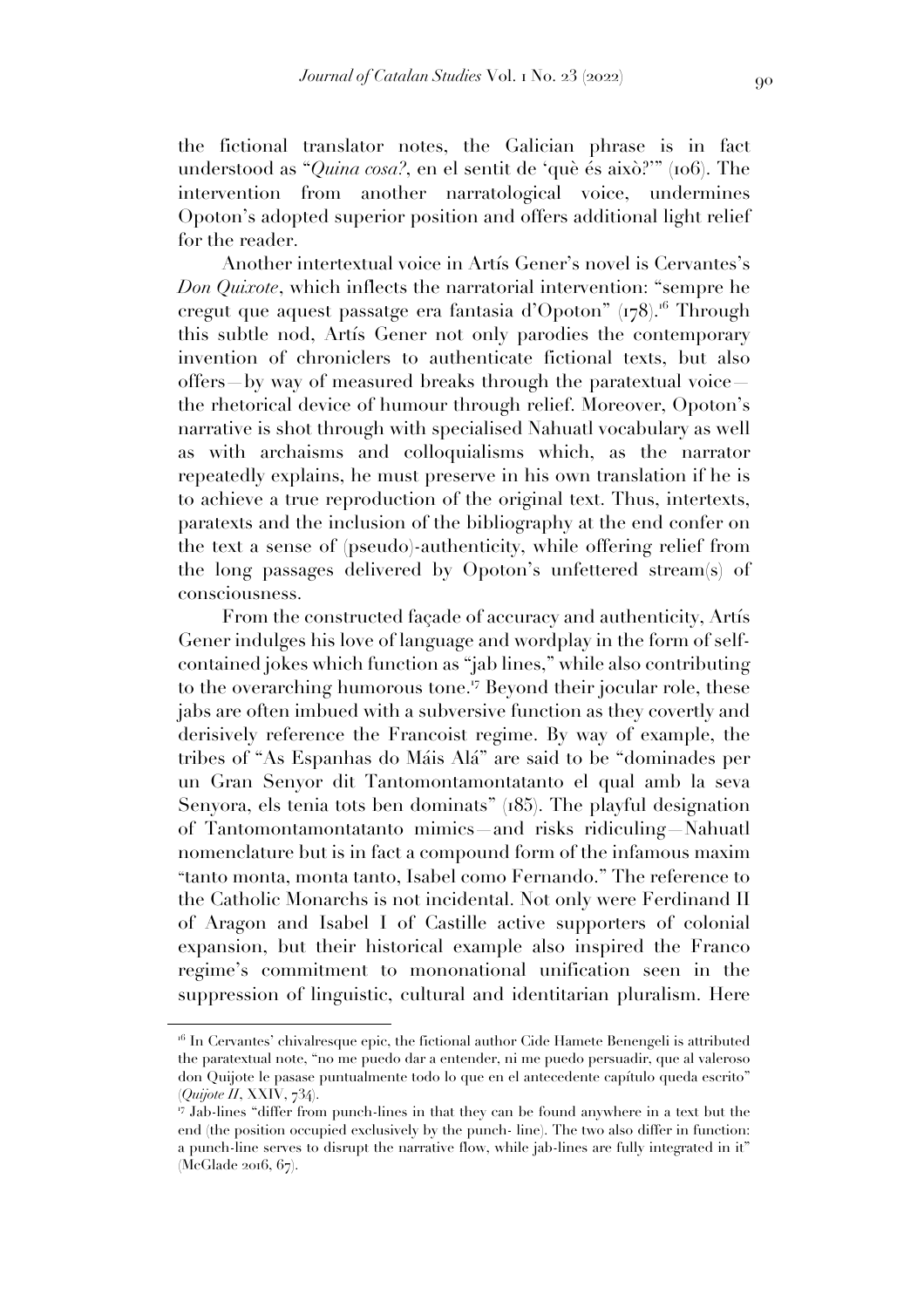then, Artís Gener's text underscores not only the presence of multiple languages within the contemporaneous setting, but also conducts a transhistoric dialogue between past and multiple presents. Thus, the Castilian trace in the name Tantomontamontatanto is a far from innocent nod to historical accuracy and authenticity. Within the context of Artís Gener's exile, the repeated reference to the "diverses tribus" can be read as a more extensive derision of the monocultural, monolingual myth of "España, una, grande y libre" that underpinned Francoist ideology. As such, Artís Gener uses humour to reinforce diasporic in-group identity, while implicitly deriding its modern-day oppressor.

Stand-alone jokes in the form of episodes also play with language and amplify the humorous tone of the novel. An example can be found in the slapstick situation used to account for the naming of the "Sususes." As the Aztec explorers traverse Galicia, they encounter a group of local women washing clothes by the river. Before the visitors have a chance to make contact, one of the Aztecs sneezes, which Opoton explains was a result of the cold weather and the fact that he and the other men were "vestits a l'asteca, ço és, despullats, i solament dúiem el maxtlatl, el plomall i el tilmatli" (95). The women respond "Susús" ["bless you"], still unaware of their foreign company. Upon seeing the men an amusing scene ensues as the women flee shrieking. We are then told that, "els vam dir Sususes puix, si no criden o xisclen, solen dir susús, oi més quan algú esternuda"  $(95–6)$ . On the one hand it is possible to read this passage as a neo-colonising, primitivizing strain in Artís Gener's writing, as the boundary between historical accuracy—emphasised by the explanatory paratext regarding the correct way to wear the clothing in question—and the ridiculing mimicry is emphasised by the recourse to humour. On the other hand, the humour in this episode, seems to reside more on the literary technique of dramatic irony whereby the implications of a character's words or actions are clear to the reader but unknown to the character—rather than entirely dependent on the derision of the "uncultured savage."

The pervasive reflections on etymological codification throughout the text also serve to punctuate the narrative with identitarian boundaries. Opoton is quick to underscore the arbitrary nature of the place names used by the local tribes in their language, often erroneously dismissing them as lacking meaning due to his own misunderstanding: "poble dit Sanvicentedelabarquera que ningú no va poder saber que volia dir, si certament volia dir alguna cosa" (242). The name Opoton itself, when read backwards, playfully gives "no topo," which in the sense of "no donar"—figuratively not understanding—is all the more apt in this tale of cultural confusion.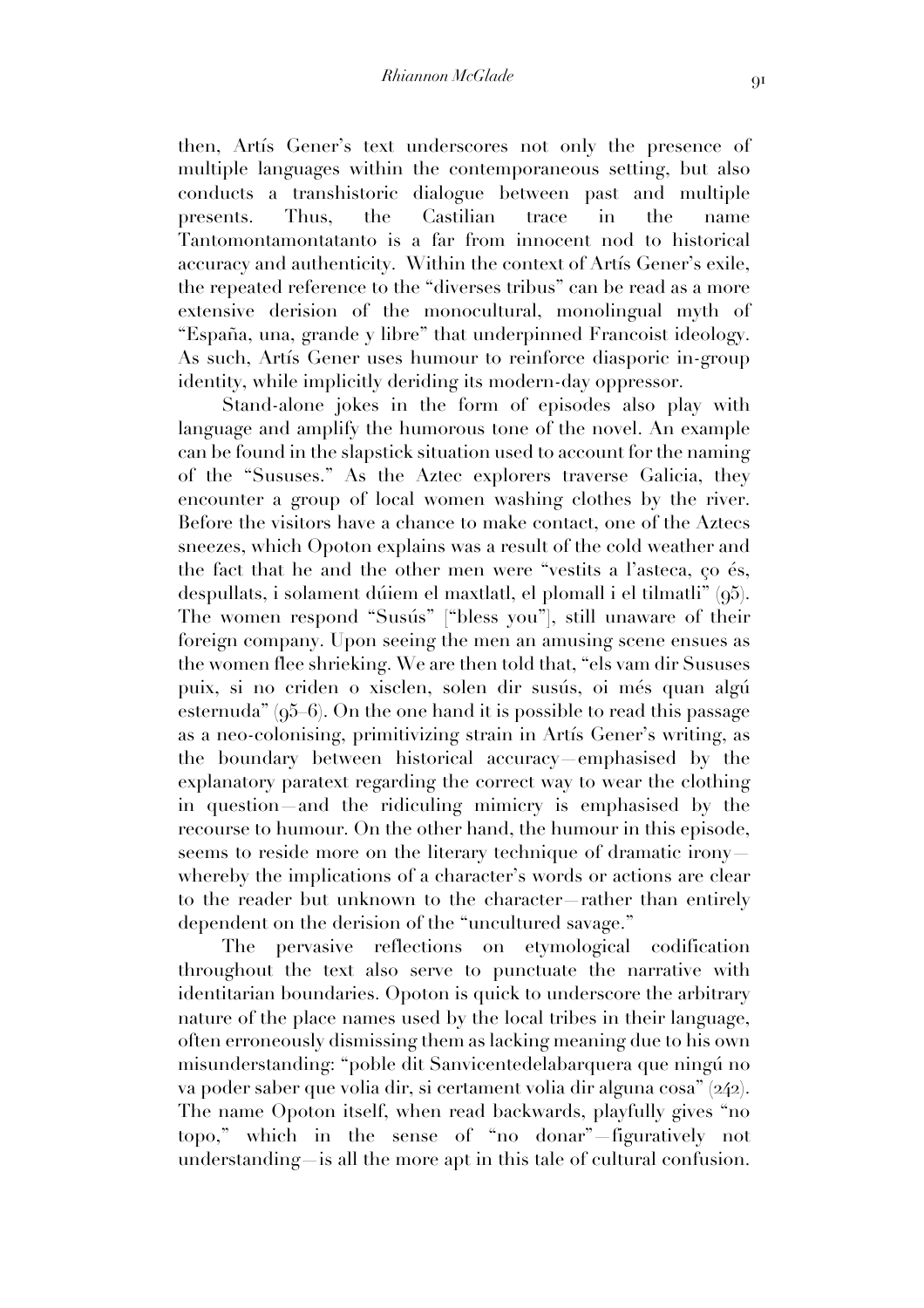The mix-ups created by unfamiliar customs—"i les menges tampoc no les posen damunt una estora, ans en fustes altes dites taules" (118)—and languages—"ell cop de dir-nos moltes coses amb la seva llengua estrangera i nosaltres els contestàvem amb el nostre nàhoa i, sigui dit amb perdó, ni els uns ni els altres no ens assabentàvem de res" (100)—rely on the admittedly slippery and troubling concept of superiority for their humour. However, these moments are temporary, and typically benign in their outcomes, and as a result redress the balance, by way of contrast, with more aggressive—*sensu*  Freud moments of humour.<sup>18</sup> The disruption also acts as a counterpoint, a key aspect of Artís Gener's literary humour.<sup>19</sup>

*Paraules* is, in short, multilingual in multiple ways. Though written almost entirely in Catalan, the novel not only incorporates lexical items from Asturian, Basque, Castilian, Galician, and Nahuatl, but also includes a range of dialogic registers that are voiced across and/or through these languages. At every stage, codeswitches are marked; either by Opoton's direct acknowledgement of their presence, or in the extensive paratext provided by the fictional translator, who is keen to preserve indigenous nomenclature in the spirit of "authenticity." Together, the pseudo-translation and the polyphony of voices offer meta-critical considerations of the movement between languages and on the importance of languages per se. In so doing, the novel deploys incisive reflections on plurality—both linguistic and cultural—so as to condemn the repressive forces behind the author's real-life experience of exile in Mexico. The localised experience of Mexico, however, disappears in favour of the Iberian setting and as such, the text runs the risk of instrumentalising both Latin American and indigenous culture in order to platform the Catalan plight. Notwithstanding its focus on linguistic rather than ontological notions of alterity, *Paraules* masterfully and playfully conveys the confusion that obtains when colonizers impose their necessarily foreign words and visions of the world on others.

Not surprisingly, the connections with postcolonial criticism are all but unavoidable; since ventriloquised through his fictional translator, Artís Gener can be seen to actively conflate Spain's colonial past in the Americas with its contemporary context of Catalan repression. The author is not alone in his deployment of the semantic field of colonisation to describe Castile's approach to

 $18$  For an explanation of the emphasis on the temporary role-reversal outlined in superior versus subordinate group humour theory see Zillmann and Cantor (1972).

<sup>&</sup>lt;sup>19</sup> As the author explains, "La presència de la ironia, d'aquest sarcasme, és un mecanisme defensiu [...] la ironia no es per provocar, ni per fer més digestiu un passatge sinó que té una finalitat molt concreta, de contrapunt, de balança" (in Poch and Jaén 1993).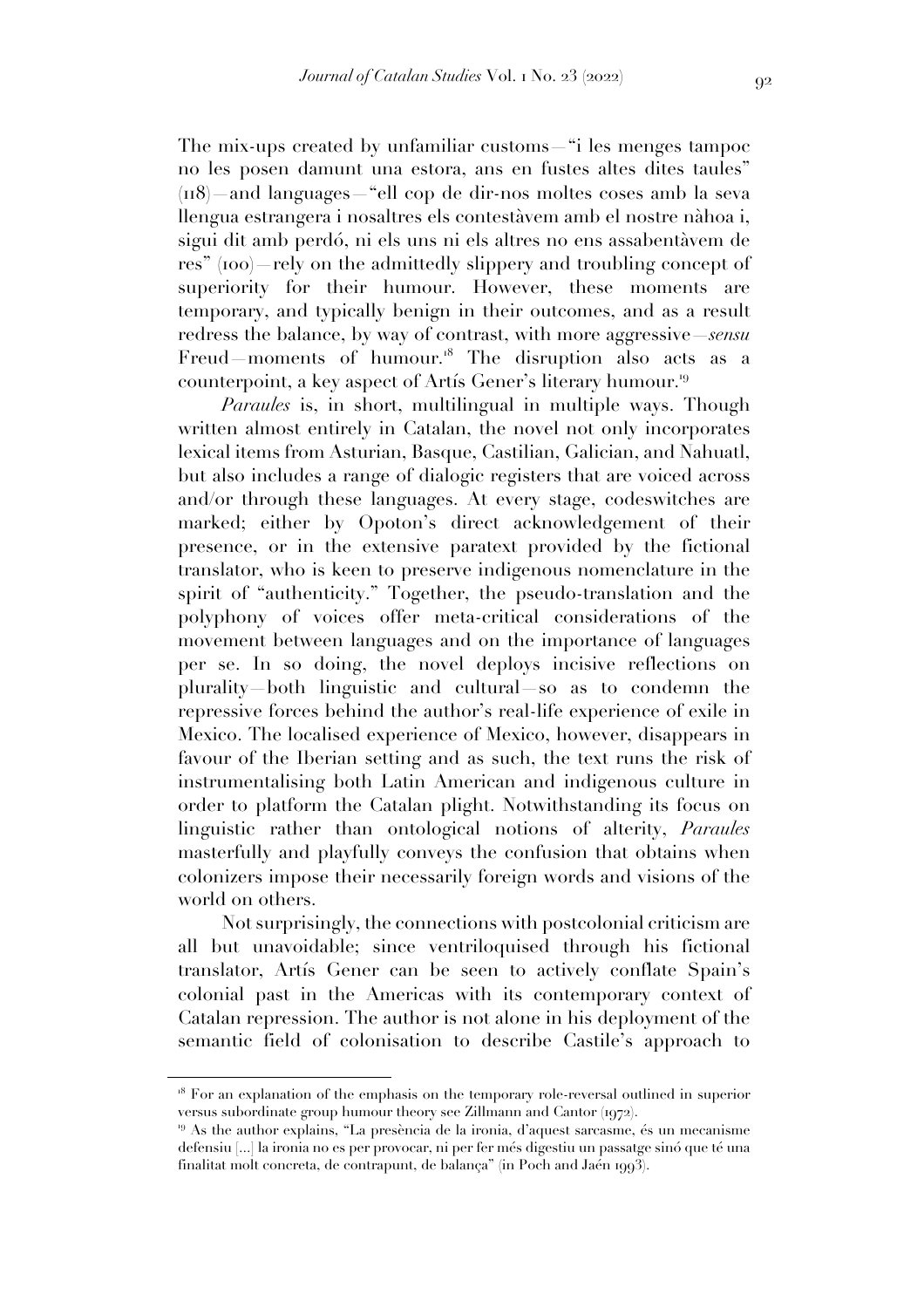Catalonia. Maria-Aurèlia Capmany, for example, speaks of a "colonització que hem sofert intensament aquests darrers 37 anys, àmpliament des del 1714," while Joan Brossa describes Catalonia as Spain's last colony (cited in King 2006, 255). Others, such as King (2006) however, have underscored the problems of such direct parallels, especially given Catalonia's protracted collusion in Spanish imperialism and the myriad ways that it has benefitted both directly and indirectly from Spain's colonial endeavours. A further point of contention, as Álvarez Sancho (2017, 65) argues, is that through Opoton, Artís Gener uncritically impersonates the Aztec other and "equates epistemologies." Indeed, although *Paraules* is a defence of the pluriversality of languages, it engages in a form of what Marlon James (quoted in Cain 2015) has called "cultural ventriloquism"<sup>220</sup> and highlights the issues raised by Linda Alcoff's (1991) "The Problem of Speaking for Others." Thus, an additional effect of the polyphony of voices in this novel of exile is that it reflects the potential instability of linguistic identity in ways that feed into the subject of our second text, Juan Marsé's *El amante bilingüe* (1990). Despite the shift from the context of trans-Atlantic exile to that of post-dictatorial Barcelona, the linguistic landscape proves to be no less complex, no less marked by shifting identities and the vagaries of alterity. Instead, as we shall see, *El amante bilingüe* also grapples with questions of linguistic multiplicity and plurality. Narrative structure, codeswitching, and the presence of external and internal variation all come into play once more, this time in order to chart, as it were, the porous boundaries between the long-standing Catalan-Castilian dichotomy, as linguistic hierarchies are derisively subverted, while also more complexly, reinforced.

# **El amante "multilingüe"? Juan Marsé and the heteroglossic cityscape**

Over twenty years after *Paraules* had gone to print, when the dictatorship and the transition to democracy had become memories of the recent past, the fourth of Juan Marsé's novelistic works, *El amante bilingüe* (1990), was published in what had by then become an officially bilingual Barcelona. Language and class take centre stage in this no-holds-barred sardonic treatment of essentialist and reductive approaches to Catalan identity by pointing to the intersectional reality of what it means to "be Catalan." We follow the anti-hero, Joan Marés—a non-too-subtle anagram of the author's own name—

<sup>&</sup>lt;sup>20</sup> For James, this term referred specifically to "white authors [who] write in a 'palatable' way about countries and cultures of which they have no experience."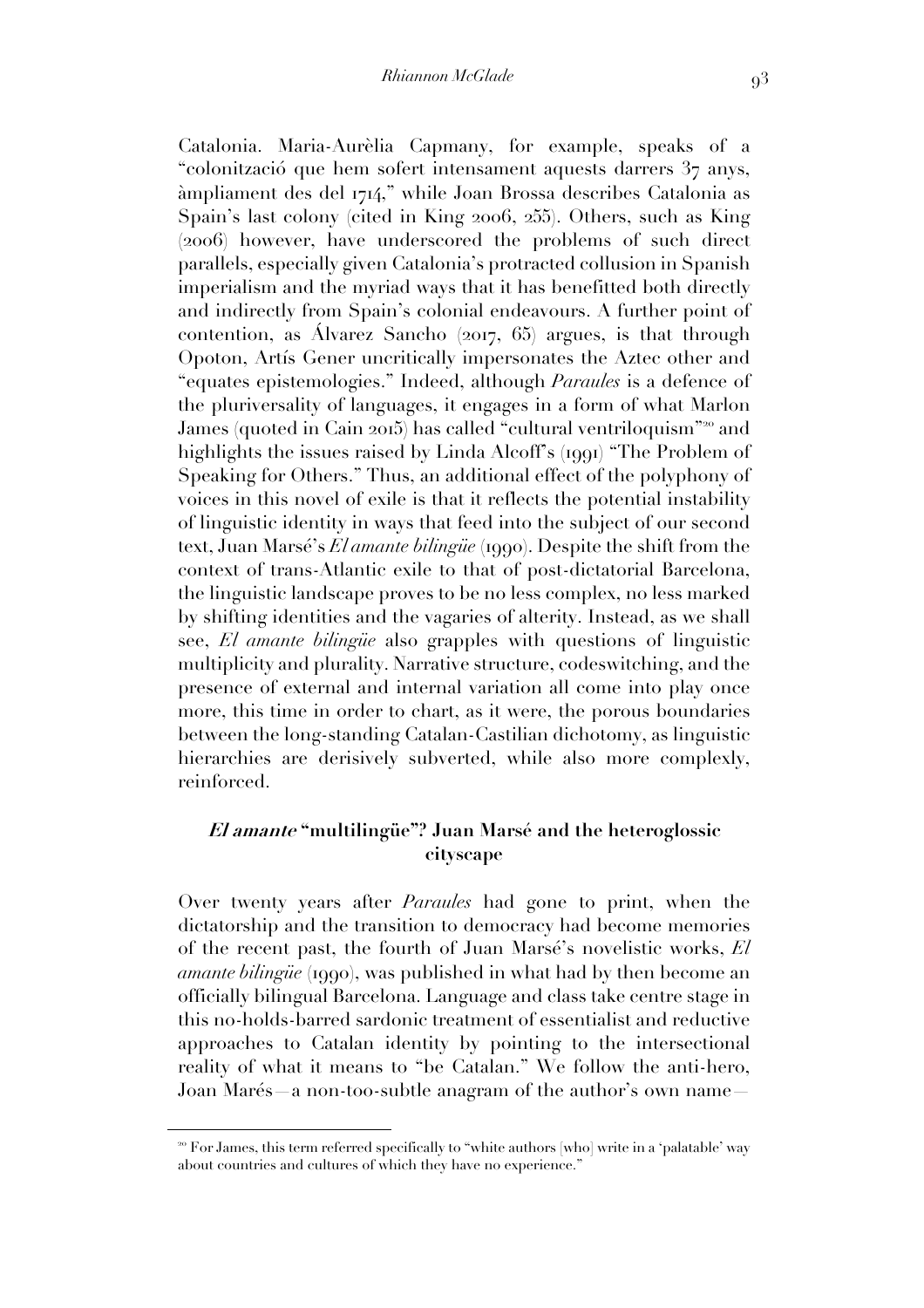in his "schizophrenic" drift between the languages and neighbourhoods of the Catalan capital.<sup>21</sup> The story charts Marés's life following a November afternoon in 1975 when his wife, the conspicuously-named Norma, a sociolinguist who works for the Dirección General de Política Lingüística, leaves him. In the wake of Norma's departure, Marés begins to pose as one of his childhood friends of Andalusian descent, Juan Faneca. Originally, the disguise functions as a ruse to re-establish a sexual connection with Norma, whose proclivity for "charnegos de todas clases" (II) is attested by her infidelity in the opening scenes. However, as the novel progresses, Marés becomes increasingly detached from his previous self. As he cedes to the ever-encroaching character of Faneca, the text eventually culminates in a quasi-Babelic ramble to signify the ultimate elision of the protagonist's personalities. Like *Paraules*, humour, language and group identity are imbricated, entangled even, in shifting and politically charged terrains; as *El amante* foregrounds linguistic plurality and humorous play in ways that challenge polarised, all-too-serious understandings of identity.

*El amante* cultivates an overarching playful tone by peppering the text with stand-alone jokes which act as a counterpoint to more fraught moments associated with the protagonist's decline in particular and, more generally, the complexities of migration and identity in the region, as explored in Francesc Candel's study, *Els altres catalans* (1964).<sup>22</sup> Like in *Paraules*, such "pepperings" takes the form of linguistic play via measured injections of codeswitching and heteroglossia; the choice of names; and neologisms within the text itself. However, whereas in *Paraules* humour takes the form of lighthearted, slapstick farce with moments of bathos, *El amante*'s delivery is bittersweet, often barbed in its tone and typically couched in the exaggerated and the grotesque. In its response to Vallverdú's absolutist assertions, *El amante* openly ridicules linguistic essentialism and is as a result widely identified as an exercise in ironic satire. Stewart King (1999, 75), for example, notes: "Marsé nos presenta una sátira grotesca que de ninguna manera es un reflejo 'real' ni intenta ser fiel a la situación lingüística en Cataluña." In that respect, Marsé's novel might well be considered to be following in the *esperpento* tradition as established in Ramón María del Valle-

<sup>21</sup> As Laura Connor (2012, 12) notes, Marsé's use of the term "esquizofrénica" as a way to adduce multiple identities and/or personalities within the same body, reflects the typical and erroneous—conflation in popular culture of this condition with "dissociative identity disorder."

<sup>&</sup>lt;sup>22</sup> Candel continued to engage many of the issues of identity and migration in Catalonia in the subsequent "updates" of his initial study in *Encara més sobre els altres catalans* (1973), *Els altres catalans vint anys després* (1985) and *Els altres catalans del segle XXI* (2001).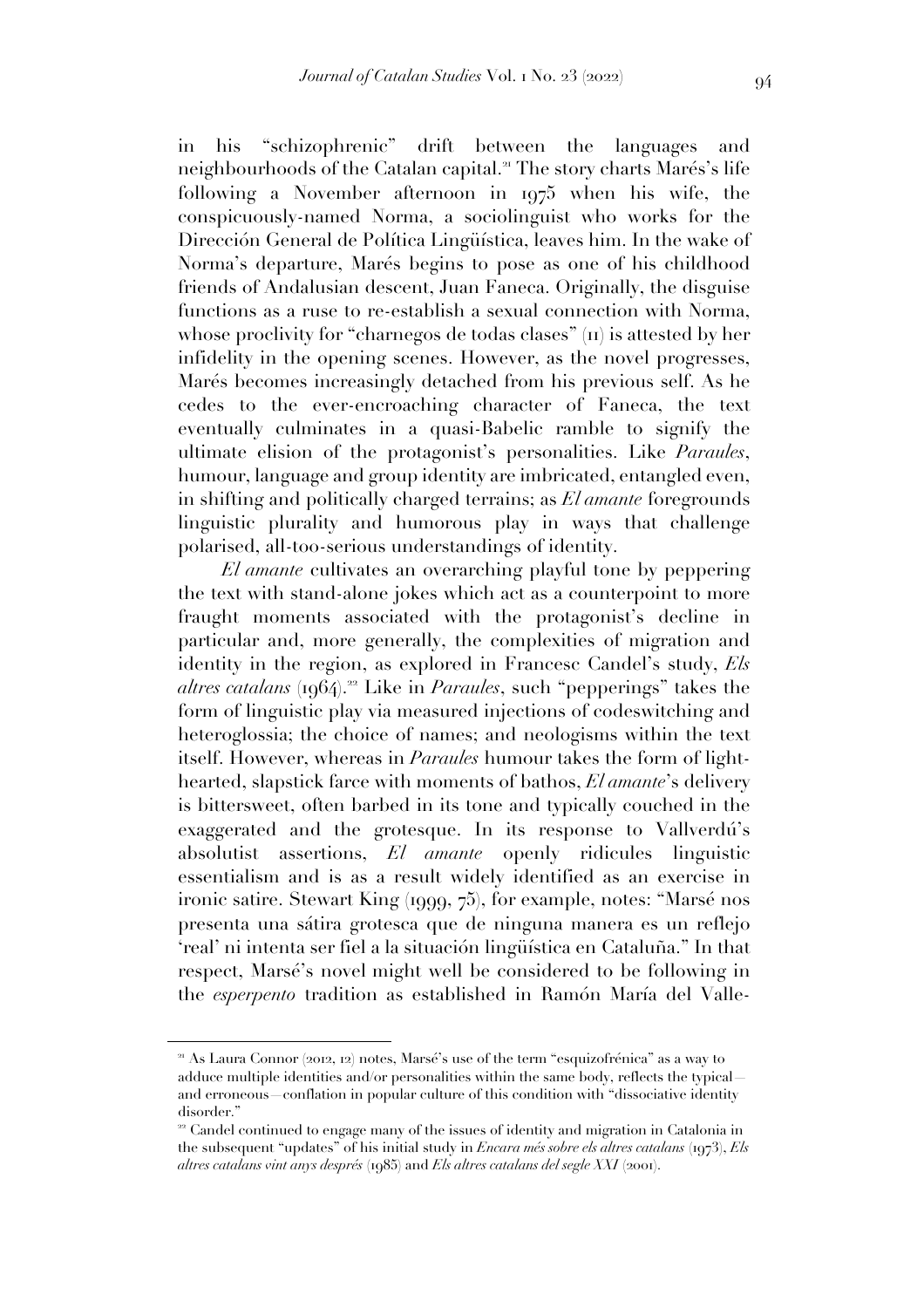Inclán's *Luces de bohemia* (1920).<sup>23</sup> Joan Ramon Resina (2000), on the other hand, offers a strong indictment of those who do not look "beyond the fictional argument failing to analyze the sociolinguistic premises in a way that includes the writing conditions and the author's historico-political and professional conditioning." Disentangling the varieties of humour, their implications and how they take shape in Marsé's novel—and how they shape the novel itself—requires a close reading which attends to the multifariousness of humour and to nuanced understandings of the charged question of "language ideologies" at the time of writing and, of course, at the variegated times of reading.<sup>24</sup>

In its unabashed use of multiple-personality disorder as a figuration for the split sense of self reported by many bilinguals, Marsé's work effects a shrewd satire of purist and essentialising approaches to linguistic expression, as well as the uncritical positioning of language as the single most important and determinative sign of identity. To that end, *El amante* deploys humour to drive home its pervasive critique of those promoting the normalised use of Catalan over Castilian, a polarising linguistic polemic which was still in full swing in the wake of Norma's metafictional namesake; the 1983 *Llei de Normalització Lingüística*. <sup>25</sup> Indeed, the author stated that the novel was a way to "divertirme poniendo en solfa la cuestión de la normalización lingüística en Cataluña" (in Gutiérrez 1995, 36). Unsurprisingly, given the title of the novel, Marés's multiplicity is overtly tethered to the question of language. However, in truth, his rejection of Catalan, adopting instead Faneca's Andalusian dialect, is so as to align himself, linguistically *and* socioeconomically with those pejoratively designated as "xarnegos" (or "charnegos"). Although *murciano* is the geographical designation used interchangeably with charnego in the novel, Faneca's accent is always *andaluz*, since Marés's childhood friend originated from Granada. In addition to linguistic markers, destabilising the borders between where Marés ends and Faneca begins is likewise expressed through the physical, the sartorial and,

<sup>23</sup> According to the *Diccionario de la Real Academia Española* (DRAE), the term *esperpento*

refers to a "concepción literaria […] en la que se deforma la realidad acentuando sus rasgos grotescos."

<sup>&</sup>lt;sup>24</sup> In contrast to language attitudes, language ideologies focus on "how speakers' beliefs and feelings about language are constructed from their experience as social actors in a political economic system, and how speakers' often-partial awareness of the form and function of their semiotic resources is critically important" (Kroskrity 2016).

<sup>&</sup>lt;sup>25</sup> The connection between the linguistic law and Marés's wife is clear. The legislation, which sought to reengage relationships with the language, supported by an initiative with texts written by Artís Gener, was popularly known as "La Norma" after Lluís Juste de Nin's cartoon girl of the same name who was the face of the campaign.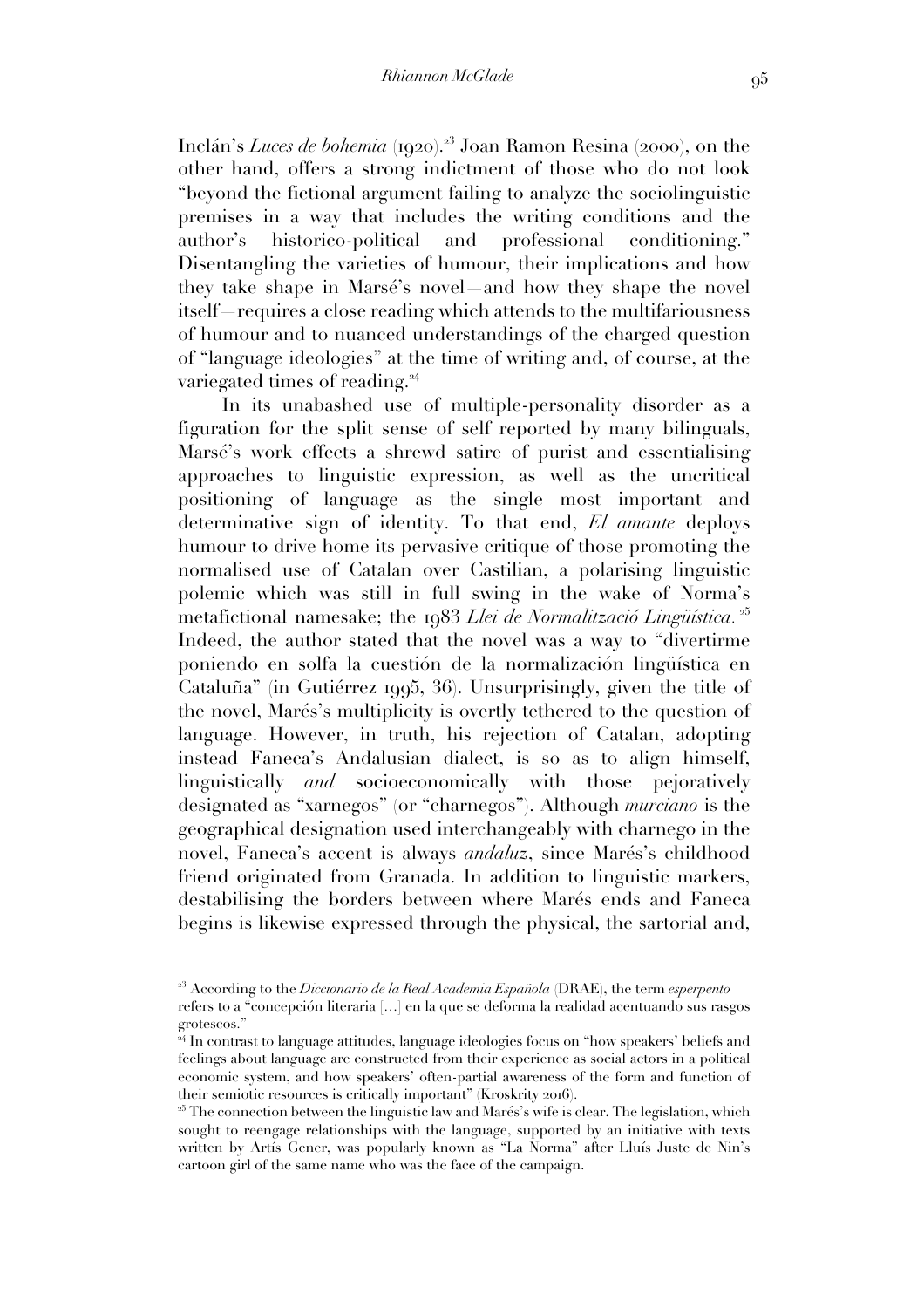as we shall see later, the topographical. For Laura Connor (2012, 10), Marés's burned face and hands—resulting from an altercation with "exaltados nacionalistas catalanes" (21)—is a clear metaphor of identitarian erasure; since "the face is a major locus of identity" and "finger prints [are] another index of personal uniqueness." While wiping out these particular marks of identity could trigger a sense of loss, in Marés's case, it equally frees the way for a smoother transition between his personae. As such, with traces of the Bakhtinian *carnivalesque*, the inclusion of costumes and masks also becomes a pervasive indicator of multiple, performed, identities within the novel.<sup>26</sup>

Metaphors of personality disorder are far from new as artistic ways to convey the complexity of the multilingual writers' experiences. Tzvetan Todorov (1985), for one, challenged the acritical celebration of Bakhtinian heterogeneity, highlighting his own "linguistic schizophrenia" between his autochthonous Bulgarian and his adopted French selves. Although he felt he "should have been living in the euphoria of disharmony," Todorov (1994, 209) found himself instead experiencing "malaise and psychological oppression." Todorov's text sparked increasing academic interest in how the "drama of duality" is represented in literary culture, where, as Pavlenko (2006, 5) has observed:

the dominant metaphors and tropes of […] border crossing, borrowing, bigamy, betrayal, bifurcation, fragmentation, multiplicity, split, gap, alienation, dislocation, and double vision—reinscribe the feeling of duality and invoke the discourse of schizophrenia.

Notwithstanding the novel's basis on a genuine medical case of identity disorder shared with the author by a psychiatric specialist (Pérez Manrique 2009, 125), the text is more than an innocent narration of a living bilingual curiosity. In fact, *El amante* is a mordant reply to the criticism that Marsé's previous novel, *Un día volveré* (1982), had received from the sociolinguist Francesc Vallverdú. Accusing the author of showing insufficient mastery in rendering Barcelona's linguistic and cultural plurality, Vallverdú (1982) went on to call into question the feasibility of expressing Catalan specificity in Castilian. Marsé is one of a group of self-identified Catalans who

<sup>26</sup> Bakhtin outlined his initial concept of carnival in *The Problems with Dostoyevsky's Poetics* (1929) and later in *Rabelais and his World* (1940). According to these works, the carnivalesque is characterised by, among other features: a breaking of social taboos;

incongruous combinations of the lofty and the low or the sacred and the profane; coarse language and parodies of modern times.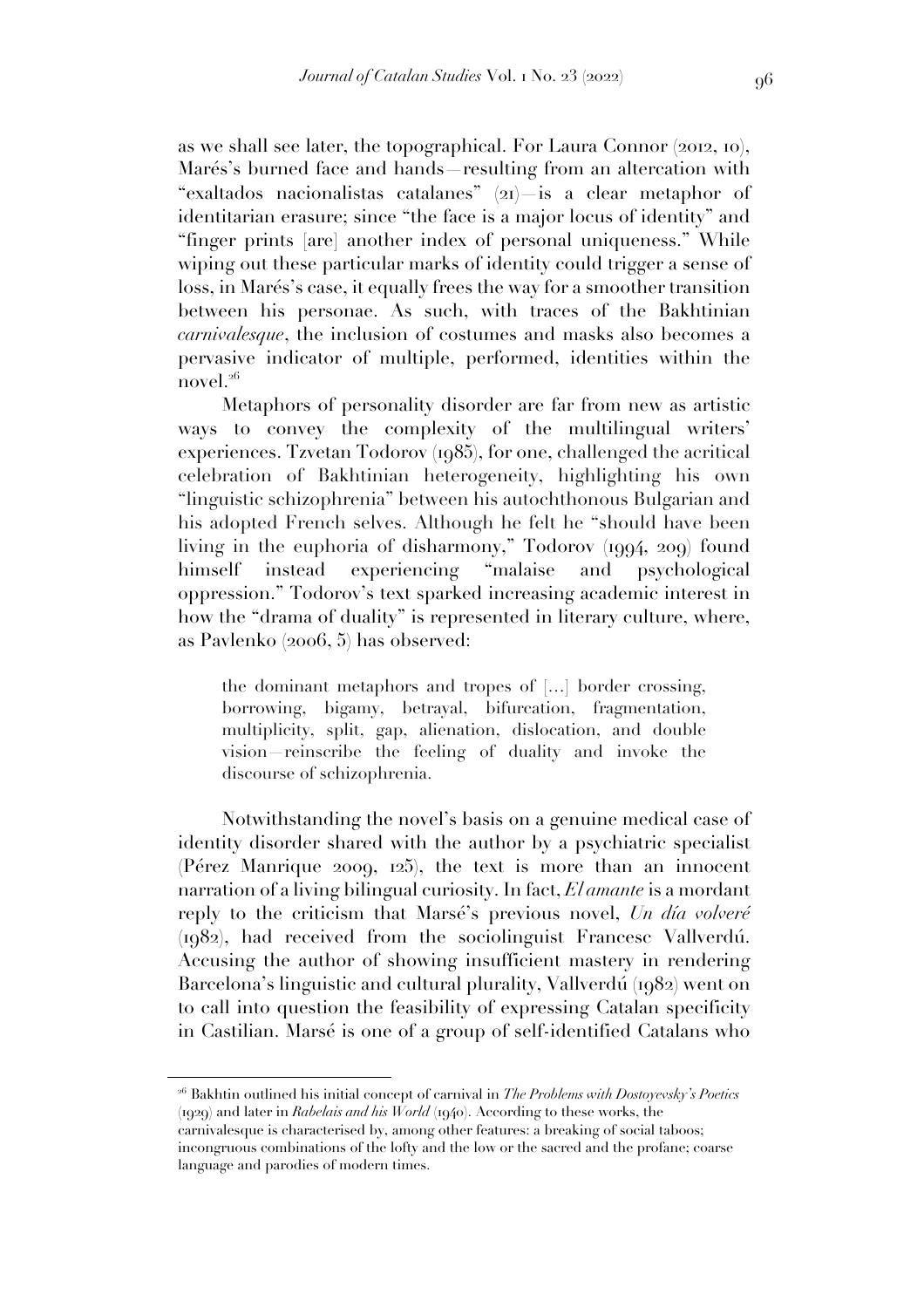have "chosen" to write in Castilian.<sup>27</sup> For these authors, many of whom would go on to form the *Foro Babel* in the 1990s,<sup>28</sup> an education during the Franco dictatorship meant that it was in Castilian and not Catalan, that they had honed their craft. <sup>29</sup> Nevertheless, Vallverdú has repeatedly rejected works written in Castilian—regardless of the provenance of their author—as pertaining to a bilingual or Catalan literary field. <sup>30</sup> For Juan Goytisolo (1985, 35), whom Vallverdú also excludes from his bilingual register, the upshot is operating in a doubly marginal space:

En el período actual de «normalización lingüística», mi situación […] es periférica y marginal por partida doble. […] catalanes en Madrid y castellanos en Barcelona, nuestra ubicación es ambigua y contradictoria, amenazada de ostracismo por ambos lados y enriquecida no obstante, por el mutuo rechazo, con los dones preciosos del desarraigo y movilidad.<sup>31</sup>

In Marsé's case, the sense of double marginalisation was a fruitful locus for the creative contestation of absolute, fixed forms of identity politics. Indeed, Marsé's self-positioning in the "in-between"—"yo soy fronterizo, para mí ése es el puesto del escritor"—, inspired critic Ana Pérez Manrique to coin the term "autores fronterizos," which she defines as:

Aquellos escritores [de Barcelona] que se ubican en los intersticios […] quienes no adoptan ninguna de las dos posiciones nacionales/nacionalistas absolutas a uno u otro lado de la frontera, sino que juegan con ambas identidades, los que ofrecen más ricas posibilidades textuales o interpretativas.

 $(2006, 34)$ 

<sup>&</sup>lt;sup>27</sup> Such writers in this category include, among others, Maruja Torres, Carme Riera, Eduardo Mendoza and Juan Goytisolo.

<sup>&</sup>lt;sup>28</sup> *Foro Babel* was established in 1996 with a view to protect and support the use of Castilian in Catalan culture.

<sup>29</sup> According to Goytisolo (1985, 35), "la inclinación a una u otra lengua por parte del escritor potencialmente bífido no es producto exclusivo de una libre elección personal sino resultado más bien de una serie de coyunturas familiares y sociales posteriormente asumidas."

 $30$  According to Vallverdú (1996, x), Marsé was not a bilingual writer, but "un català (bilingüe) que com a llengua literària només cultiva el castellà (llevat d'uns esporàdics collages en català en algunes de les seves novel·les)."

<sup>&</sup>lt;sup>31</sup> This quote from Goytisolo is also engaged in treatments of the novel by Berkenbusch and Heinemann (1995, 49) and King (2005, 49).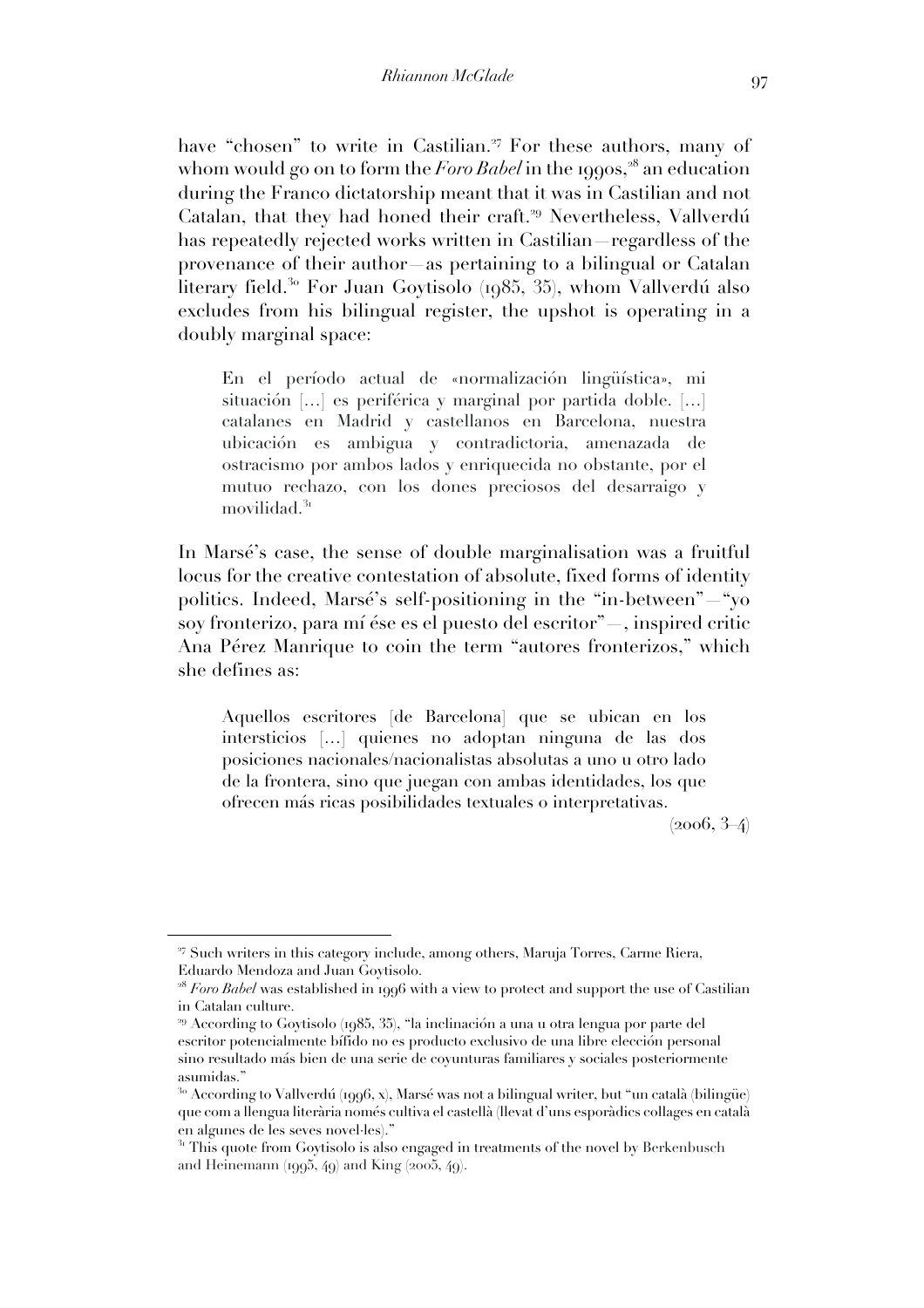Speaking what sociolinguists have termed "castellano barcelonés,"<sup>32</sup> as another self-identifying *autor fronterizo*, Vázquez Montalbán, explains: "[en Barcelona] nos hemos tenido que inventar […] un castellano distinto, condicionado por el bilingüismo. Ese castellano es a la vez más pobre (en vocabulario, en sintaxis) y más rico, en la medida en que hemos tenido que recurrir a la imagen y a la metáfora"  $(in$  Basualdo  $1989)$ .

The structure of Marsé's novel reflects the linguistic reality of the moment. Oscillating chapters between the principal personae can be read in terms of a constructed Catalan and Castilian identitarian opposition and mapped to the author's anthropomorphisation of a divided Barcelona: "una ciudad esquizofrénica, de duplicidades diversas" (84). In fact, the addition of three intervening memoir-style *cuadernos*, adduces the presence of more voices, and destabilises the sense of a fixed chronology. The recourse to nostalgia, so-often associated with programmes of linguistic and cultural revival, is all the more telling in the flashback "El pez de oro." In this interpolated reflection, the young Marés is paid to perform Josep Maria de Segarra's "Sant Jordi, gloriós" to a clandestine group of the Catalan bourgeoisie. Thus, returning to Bakhtin's polyphonic verbal matrix, we find that in *El amante* multiple voices are in fact in play.

The presence of Castilian is marked not simply in its direct apposition—and implicit opposition—to the calculated smatterings of Catalan, but is itself dialectically divided. The decision to employ a phonetically rendered—affected—Andalusian variety of Castilian to voice Faneca, is shot through with socio-political significance and is in itself offensive. There is unmistakable humorous play in the scattered phonetic spellings—such as the repeated "miraúzte"—in a text that is in many ways *about* the unification, standardisation and normalisation of language. Performance and stereotyped phonetic play are also signalled in the childhood flashback to the magician, Fu-Ching—stage name of Rafael Amat—whose performance is accompanied by a Castilian inflected by stereotyped Chinese consonant "r" sounds: "Señolas, y señoles, glacias. Glacias" (42). Inaccurate sartorial mixing of the "kimono" and the "gorro chino" underscores the magician's identitarian illusion. The deployment of the coded language of the "charnego" and the Mago Fu-Ching in *El amante* is an example of Milton Azavedos's (2002) notion of "literary dialect," confronting us as it does "with speech forms that are excluded from the standard variety." For Azavedo (2002, 510), literary

<sup>32</sup> See for example; Vann (1995); Wesch (1997); Sinner (2004) as cited in Pérez Manrique (2006).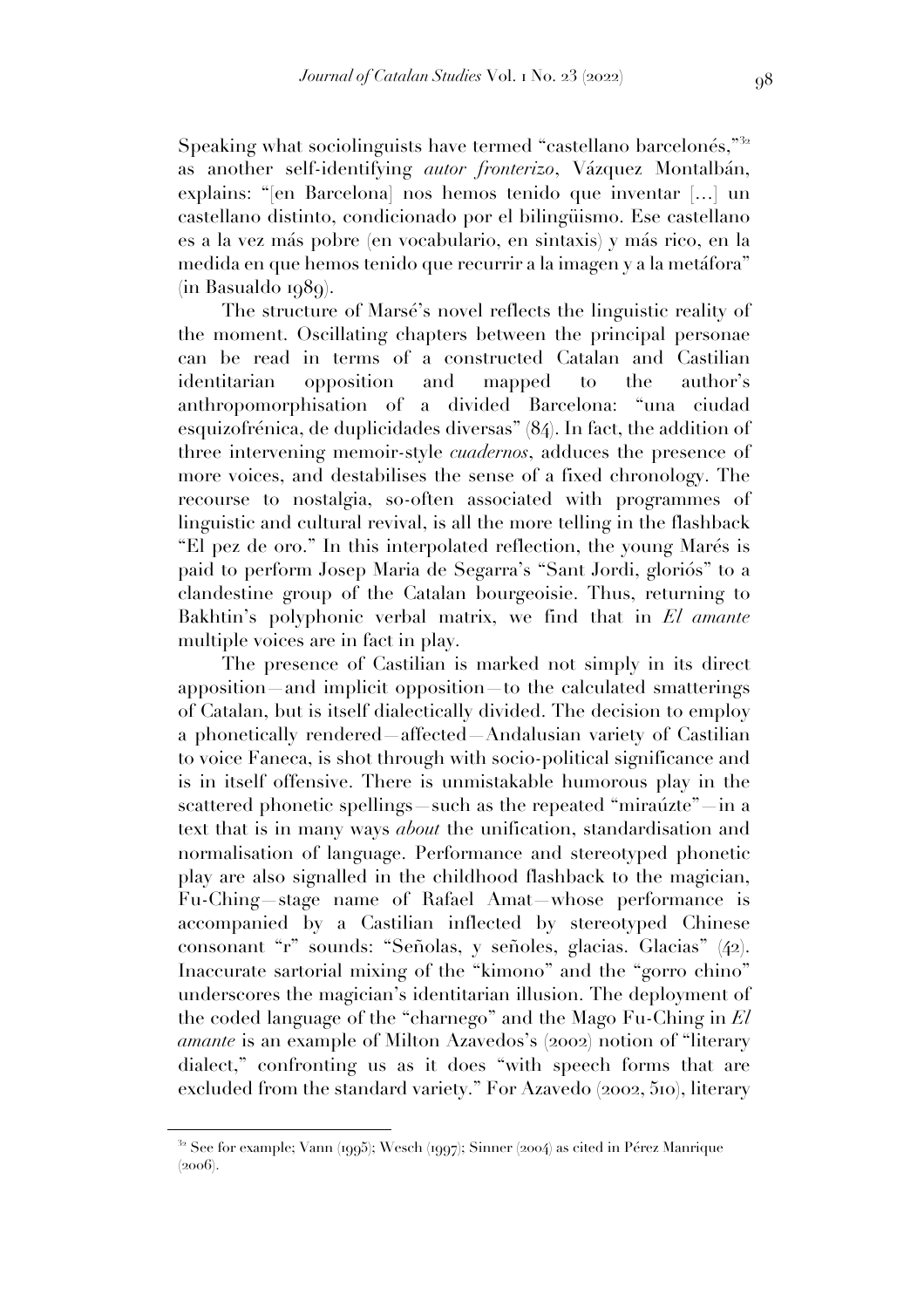dialect foregrounds specific features of speech, "mimetically generating heteroglossic discourse to evoke orality, thus actualizing a bakhtinean view of the fiction text as a medium for bringing together a plurality of socio-ideological voices." Azavedo goes on to say:

[A]s it uses socially stigmatized speech and subverts not only grammatical norm but also proper usage, literary dialect implicitly questions the purism that lies at the foundation of linguistic normativism, and in so doing it provides a voice for socially marginal characters, while creating the kind of parodic effect Bakhtin labelled "carnivalesque."

 $(2002, 510)$ 

Since both Fu-Ching and Faneca are shown to be acting their marginalised roles, the humour, at their expense—albeit perpetuating negative stereotypes—is achieved through its exaggeration and recourse to dramatic irony. While signalling the narrative transitions of Marés into Faneca, the *miraúzte* linguistic marker serves to incite humour and deterritorialises language by upending the reductive language binary through Castilian dialects from Barcelona, Andalusia and beyond.

In *El amante*, repeated references to Catalan-identified concepts ("seny"); folkloric traditions (the "sardana"); notable figures, such as the musician Pau Casals—himself a symbol of Catalan hybridity, being of Catalan and Puerto-Rican heritage—and products ("anís del Mono") are humorously marked by their overstressed inclusion. Indeed, the decision to portray Marés's previously-mentioned facial disfigurement as the result of a "Molotov-Tío Pepe" cocktail (21) launched by Catalan separatists, is imbued with playful promiscuity in the intermixing of the famous brand of Andalusian Sherry and a well-established weapon of popular, revolutionary, dissent. As Marés drifts through the neighbourhoods of Barcelona, references to recognisable locations effectively spatialises the linguistic question, while triggering in-group identification, a key contributor to the humour of the text as whole. Examples such as, "limpiabotas ramblero" (84) and Norma's "nariz montserratina" (55), respectively allude to La Rambla in Barcelona and the mountain of Montserrat, long associated with anti-Francoist and anti-*españolista* resistance. Moreover, the symbolic significance of housing Marés and Norma in the Walden 7 apartment building and the decision to situate Marés's closing scenes at the Sagrada Familia, are artistic choices laden with irony. Marsé's allusion to falling tiles from the married couple's home—a genuine problem reported after the completion of Bofill's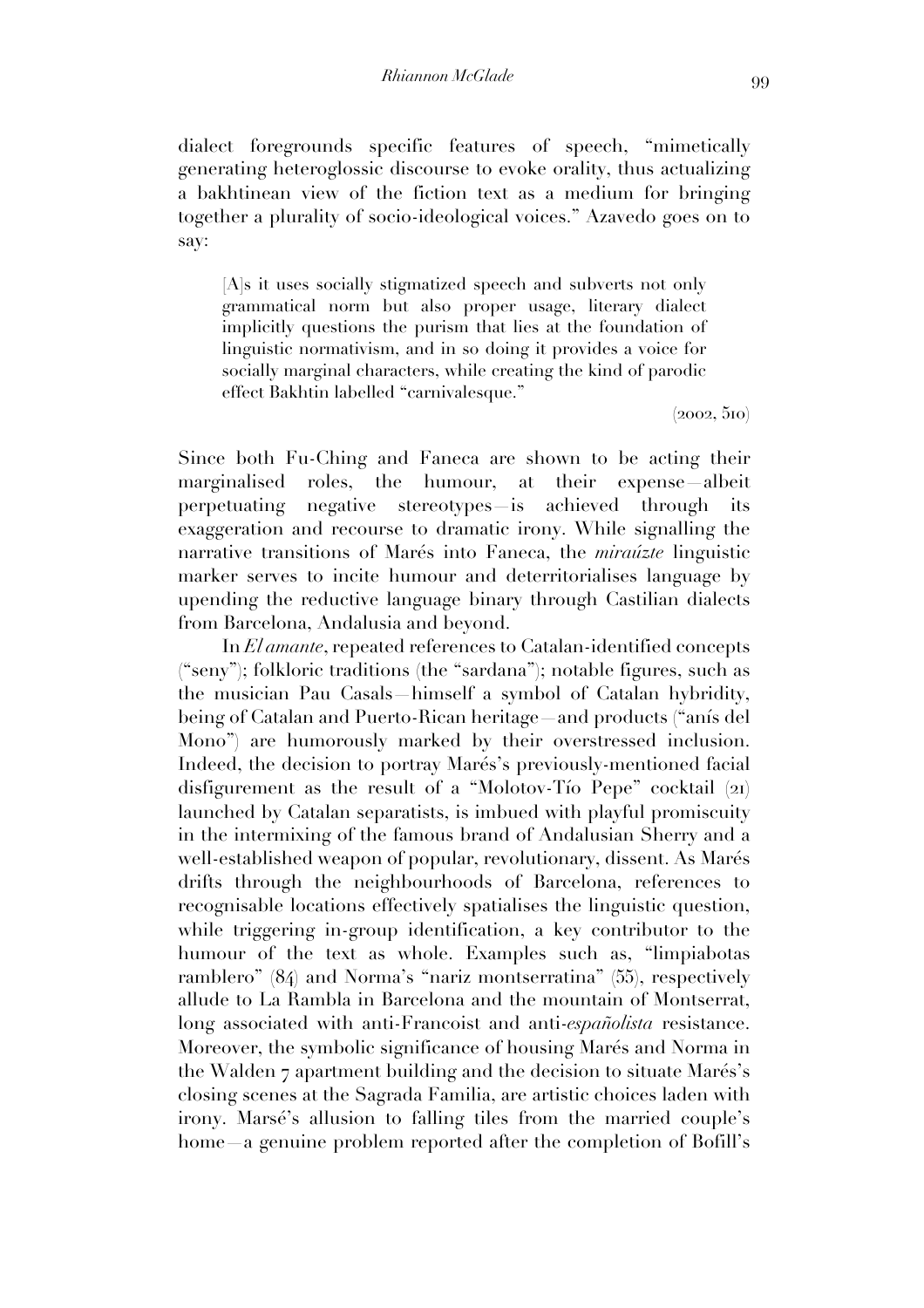co-operative building—suggests not only their crumbling relationship but also the conflation of this flawed expression of utopian pretension with plans for linguistic normalisation embodied by Norma. Additionally, Gaudí's unfinished masterpiece which, as Resina (2001, 100) reminds us, had become an "emblem of urban division," also evokes the *trencadís* (mosaic)—so often associated with *Modernisme*'s most celebrated architect—as a motif for the protagonist's multiple and fractured selves.

The intermixing of diacritical markers is yet another nod to the hybridity underpinning this novel in examples such as, "hosti, tú [...] i ara qué?" (12), where the Castilian "qué" slips between the Catalan "ara" and single interrogative marker. In these cases, traces of nonnormative and/or mixed modes of written speech underscore the novel's heteroglossia. For Joan Ramon Resina (2001, 93), the "hosti, tú" example is the "*only* testimony of the character's bilingualism up to the closing monologue" [my emphasis]. On the contrary: indicators of Catalan speech can also be found in Marés's use of "llepaculs i filiprim [...] torracollons" (32), pejorative terms or insults that he mumbles under his breath. Later in the text, Marés, playing the stereotypical part of the "charnego" itself an insult—lets his guard down by slipping *sota voce* into Catalan ("de bonito, res, maca,") for which he immediately chides himself "¡Cuidado, imbécil!" (178) in a voice which he is no longer able to determine or distinguish as one or other of his selves. In its ironic subversion of Catalan and Castilian linguistic identity as something static and/or fixed, Marsé's text troubles the notion of Barcelona as either a bi- or monolingual whole.

"Faithful" representation of common linguistic practice is also signalled by the combination of particular characters. Norma's group of friends are identified as hailing from the Sant Gervasi area of the city, a geographic detail, which is used to denote their high socioeconomic status and linguistic allegiance to Catalan. However, to account for the group's communication in Castilian not Catalan throughout the text—which might otherwise appear incongruous, particularly given Norma's profession—the character Totón Fotán is identified as a Castilian speaker and as such the linguistic behaviour is given a, perhaps convenient, explanation. Nevertheless, the group's speech is still marked by hybridity through a discernibly Catalan accent, which Marsé also assigns a socioeconomic charge, describing it as: "esa pronunciación gangosa y enfática tan característica de las familias rancias del Eixample" (99). The geographic designation, here of the Eixample, functions not only to signal heterolingual mimesis, but also underscores the intersectional nature of Catalan linguistic identity and is one example of the text's persistent comingling of class and language use in its sardonic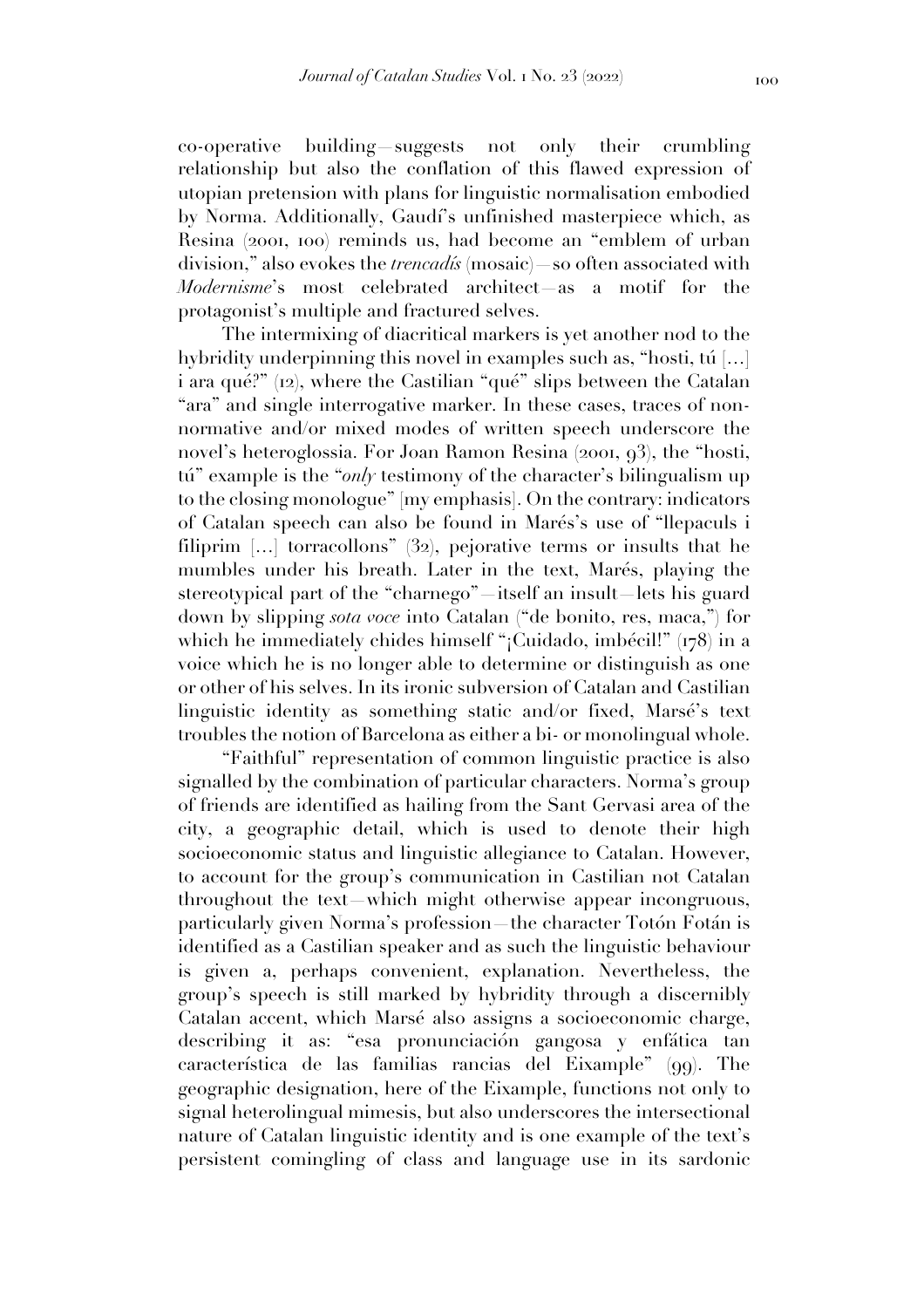troubling of a fixed identitarian binary. Thus, and in direct contradiction to Vallverdú's position, for King (2002, 300), the manifestation of Marsé's Catalan literary accent ironically "[challenges] the very assumptions which underline the myth of Spanish unity in the very language which is the basis of that myth."

Linguistic play in *El amante*, is further deployed through verbal distortion, subversion and/or manipulation, as Marsé inscribes Marés with a hybrid language repertoire to complement his identitarian vacillations. During one of Marés's early forays into his Anadalusian *persona(e)*—pre-Faneca—where he adopts the role of a shopkeeper asking for language advice in order to hear Norma's voice over the phone, he explains, "ya zabusté cómo las gastan esos malparidos de Terra Lliure" (26). The derisive quip in the allusion to the Catalan separatist group is coupled with the Andalusian lexical marker "zabusté"—in the role of humour enhancer—and brings into play the multiple intersections of language, culture and class. Beyond the surface of the crass stereotype, the novel exaggerates with humorous effect the heterolinguistic mimesis and the linguistic repertoires of migrants to the Catalan capital from Southern Spain. In the role of the Andalusian caller, Marés manipulates Norma into reciting items of clothing, which become increasingly intimate as he "bebía la voz adorada en una especie de extásis" (27) before the two characters arrive at the "bragas"/"bragues," by which time Norma's tone is "suave" (28). The overall scene is thus permeated by a sense of dramatic irony as well as an exaggerated sexual charge. The sense is that Norma should somehow be able to recognise her husband's voice, and in her failure to do so, the reader is "in on the joke" and able to enjoy the deception. There, is however, an ambiguity as to whether she remains completely unaware of the culminating sexual undertones of the call. Indeed, Norma's transgression of class and linguistic boundaries for sexual gratification is frequently adduced in the text. Marsé resorts to lewd humour among the Sant Gervasi crowd as one of the group, Tassis, remarks: "Norma se ocupa de las encuestas públicas y experimenta con…la lengua. Estudia los contactos conflictivos de las dos lenguas […] Ese punto en que las dos lenguas se friccionan. / O sea—intervino Ribas—las dos lenguas en contacto vivo y caliente con el individuo" (109). The exaggerated crudeness in unpacking the duality of "lengua" by conflating sexualised tongues and language choice is yet another way in which the novel satirises essentialist approaches to identity as *exclusively* tied to a Catalan-Castilian binary.

Marsé saves his most overt thumb-nosing for the names he assigns his characters. In the case of the protagonist(s), Joan Marés, as previously noted, is a non-too-subtle anagram of the author's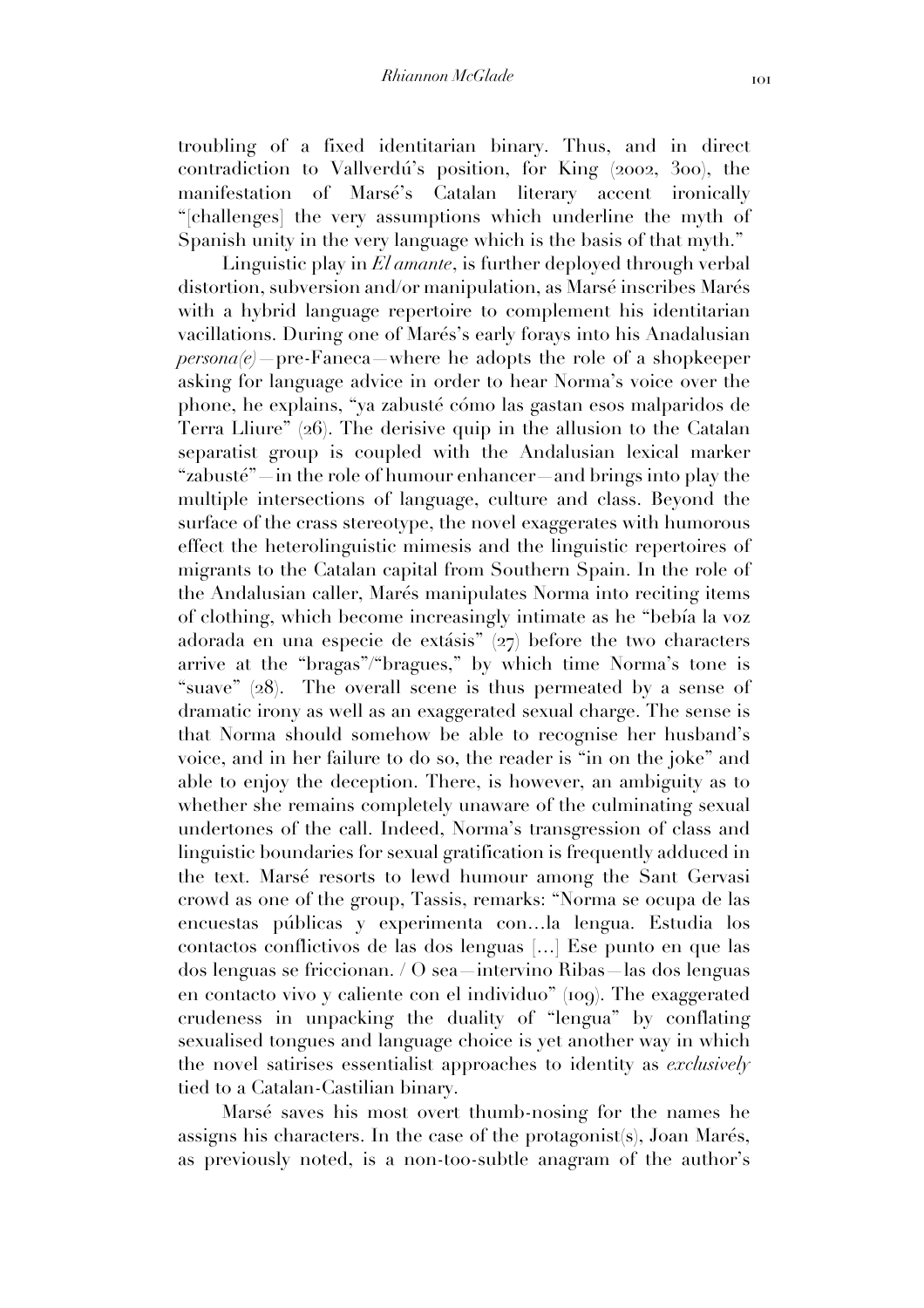name, while Juan Faneca was his original birth name prior to his adoption by the Marsé family during his childhood (Ayen 2020). Such biographical information, then, does more than simply "identify" the author; it also extends the identitarian *questions* of the text beyond the purely linguistic by bringing into play questions of genealogy and familial affiliation—including the normative binary of "birth parents" and "adoptive parents"—to underline the multifaceted complexity of identity. Added to such scathingly overt derision is the introduction of "el afamado sociolingüista Jordi Valls Verdú, peligroso activista cultural" (29) and "catalanufo monolingüe" (213). Transforming Francesc Vallverdú's name to Jordi Valls Verdú allows the Christian name to effect a possible double reference to Catalonia's patron saint and at the same time its erstwhile President at the time of the novel's publication, Jordi Pujol. The accompanying epithet, "peligroso," is both incongruous in its use for the rather innocuous occupation of a sociolinguist, while also a possible swipe at the pitfalls of linguistic essentialism, represented by Valls Verdú. Throughout the text, Valls Verdú is persistently positioned, to use Resina's (2001, 95) words, as the "*bête noir* of the piece." The reader is thus conditioned to enjoy the ridicule levied explicitly against Valls Verdú and implicitly against Vallverdú as well as, perhaps, the entire sociolinguistic endeavour of normalisation.

Engagement with figures from Catalan letters comes in the character of Norma's father, Senyor Valentí—a plausible nod to Valentí Almirall—who engages the boy Marés to give a poetry performance of Josep M. de Segarra's poem "Sant Jordi, gloriós" as part of a clandestine celebration of autochthonous culture attended by members of the Catalan haute bourgeoisie.<sup>33</sup> With all its connotations of Catalan national pride, Valentí's choice of text for the young Marés, acts as another recognisable cultural reference. The injection of "high literature" not only expands the heteroglossic space but also conjures up connections with the *Jocs Florals* and the literary debates of the past regarding Catalonia, language and the novel*.* The performance is rife with humour and for Dutra Carijo (2016, 74), the comic inversion of the revered image of Sant Jordi, patron saint of Catalonia, can also be read in terms of the Bakhtinian carnivalesque, creating as it does a "world inside out." The episode functions within the text as an explicit declaration of cultural identity: "Él [Valentí] era catalán. Yo también, pero todos mis amigos de la calle […] eran charnegos […] y con ellos yo siempre me entendía en

<sup>&</sup>lt;sup>33</sup> In *Lo catalanisme* (1886) Almirall famously declared the need to recognise, "las personalidades de las diferentes regiones en que la historia, la geografía y el carácter de los habitantes han dividido la península."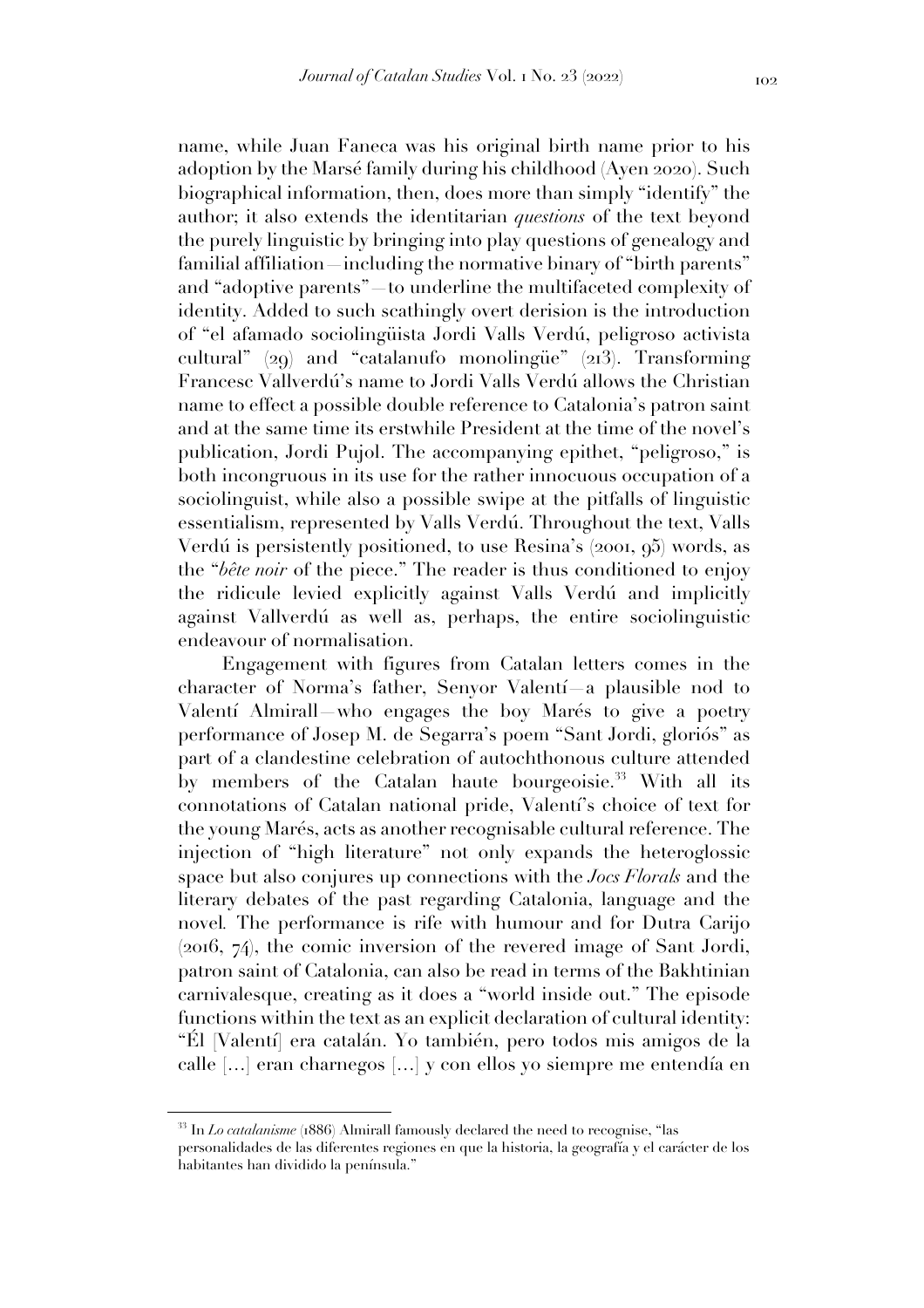su lengua" (128). Thus, Marés categorises Castilian, or at least its particular "charnego" variety, as a language which does not belong to him. At the same time, however, he acknowledges being in contact with and, by implication, capable of operating across the boundaries of several different identities, each to a certain extent constructed. When Valentí addresses him in Catalan asking whether he speaks the language, the boy responds: "Una mica pero malament" (129). The absent diacritical marker in "pero" is another signal of the abovementioned linguistic hybridity in speech. Despite being a selfidentified Catalan-speaker, in order to earn the promised "duro," Marés plays the part of the exoticised "charnego" waif, projected onto him by Valentí. The moment prefigures Marés's subsequent relationship with the patron's daughter, where drawing upon these early lessons, his performed adult "charnego" persona is again fetishized, this time by Norma, *qua* the next generation. Indeed, this particular episode from Marés's childhood reflects the notion that minoritized languages and cultures live a Janus-faced, hybrid existence as they deploy the past to ensure preservation in the future

As with Artís Gener, Marsé marshals the overarching humorous tone by injecting his prose with contrast and counterpoint in moments of playful, light relief. In the parts of the novel where Marés has taken to busking outside the Sagrada Familia—a pertinent site given its own multiple and contrasting facades—his split identity is signalled by two-sided *rótulos*. These signs, which become increasingly outlandish in their claims, function as both jabs and punchlines in themselves. There is dramatic irony since the reader knows these are adopted stories and personae, while also a shared sense of enjoyment in the incredulity of fictional passers-by. The sign that reads "pedigüeño charnego sin trabajo ofreciendo en Catalunya un triste espectáculo tercermundista" is turned over after an hour and half and only 400 pesetas to show for Marés's trouble, to instead read: "fill natural de Pau Casals busca una oportunidad" (22) as he begins to play Casals's iconic *Cant dels ocells*. In the first instance, the flipped sign acts as a fairly overt metaphor for Marés's dual and reversible identity. Moreover, the textual intermixing of Catalan and Spanish, draws comment from a member of the public:

—Escolti, perdoni—dijo con una sonrisa de conejo—. Aquest rètol està mal escrit.

— ¿Cómo dice, buen hombre?

—¡Oh!—exclamó muy sorprendido el transeúnte de lustrosos zapatos—. Ésta sí que es buena: ¿hijo de Pau Casals y no habla catalán? ¡Vaya, vaya!

 $(23)$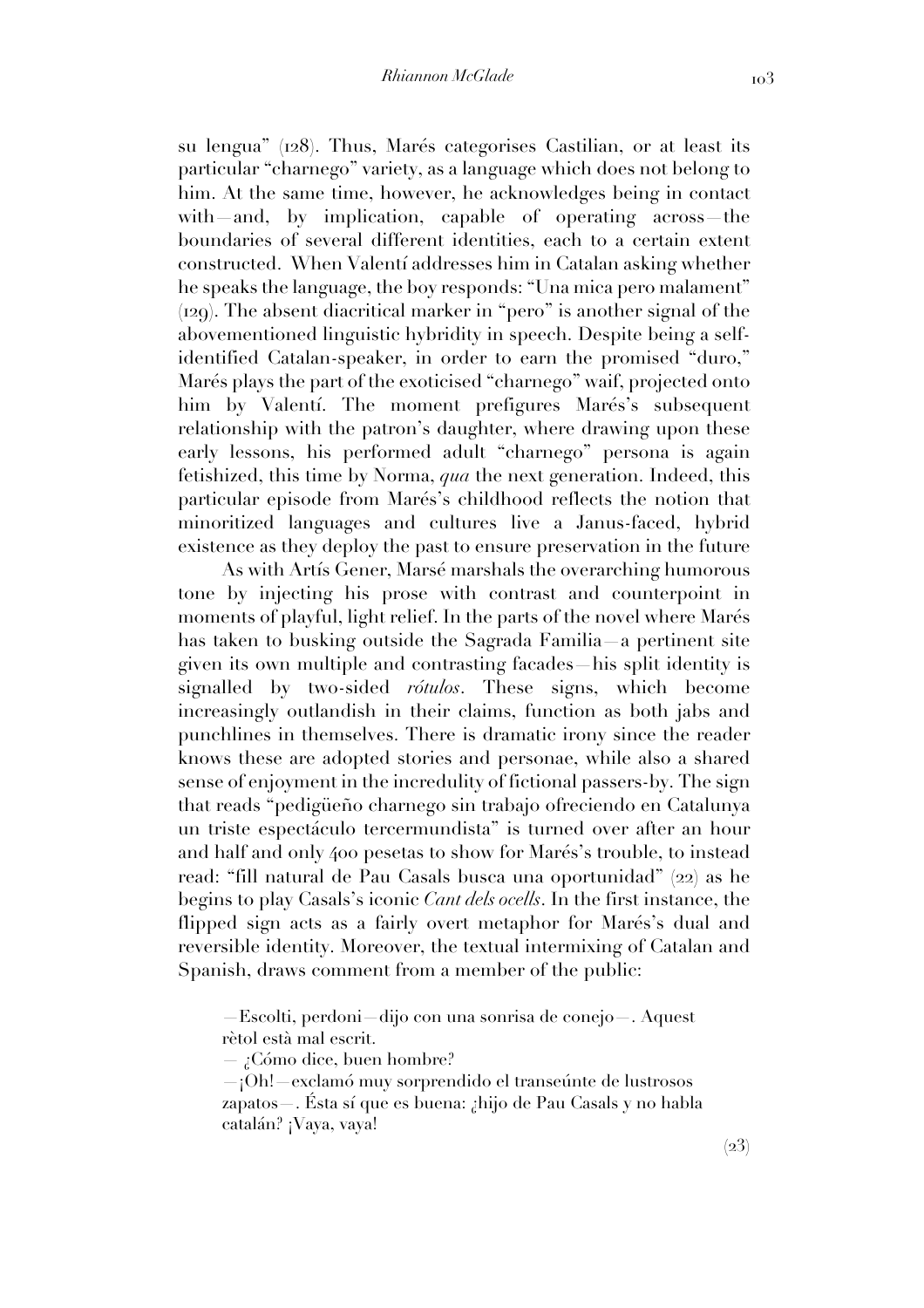The passing pedant, who appears to take pleasure in correcting the beggar's orthography, ridicules Marés the moment he perceives that this so-called son of Casals—*qua* embodiment of Catalan identity does not speak the language. The ridicule, of course, is symptomatic of an essentialist conflation of language and culture, which the author, looping the loop, extends to the would-be guardian of sociolinguistic probity, Valls Verdú. The man remains incredulous, even when Marés offers a perfectly plausible reason for his *feigned* inability to speak Catalan—that he grew up in Algiers to a mother who had served as Casals's maid. This reference to a colonial past with implications of hybrid heredity is itself yet another disavowal of an exclusively Catalan-Castilian binary.

Throughout *El amante bilingüe*, Marsé returns to the question of identity as constructed, ascribed, adopted and/or performed via barbed reflections on the artificiality of linguistic essentialism and the arbitrariness of cultural capital. The Sant Gervasi crowd are conservative, rooted in a fetishized past and thus uncomfortable in the surroundings of "real-life" Barcelona, which is embodied by the mobile, changing, vibrant and plural figure of Marés/Faneca as he navigates the heteroglossic cityscape. Class boundaries intersect with other lines (linguistic, sexual, ethno-racial, national among others) in a way that injects humour via a "send-up" of group identification. The trope of Catalan *qua* victim is challenged in an ironic portrayal of linguistic elitism. The notion of purity, conformity and a top-down restrictive approach to language—with all its echoes of *Noucentisme* is allotted to Catalan. Meanwhile Castilian is portrayed through Faneca as the impoverished, imprecise uncultured language and through Marés as a hybrid of codes and languages representing a third, in-between, linguistic reality. For Meriwynn Grothe (1998, 158), Norma becomes the embodiment of hypocrisy: publicly committed to eradicating "charneguismos" while privately engaging her sexual predilections for "charnegos," all of which renders her—her "vida privada," as Segarra might put it—unable to remain within an exclusively Catalan sphere. So positioned, Norma functions as a character for whom the reader does not root—perhaps because she is all too "rooted," and disingenuously so. In this sense, while Norma can hardly be said to have failed, she is "stuck." Conversely, Marés's acceptance that he will not win back his wife, also signals the antihero's triumph in being able to move past her and his former self: "a Joan Marés le dieron por desaparecido" (219). Thus, Faneca's selfdiscovery and decision to remain in his adopted, newly "naturalised" persona (that of the fills natural de Pau Casals) act as metaphors for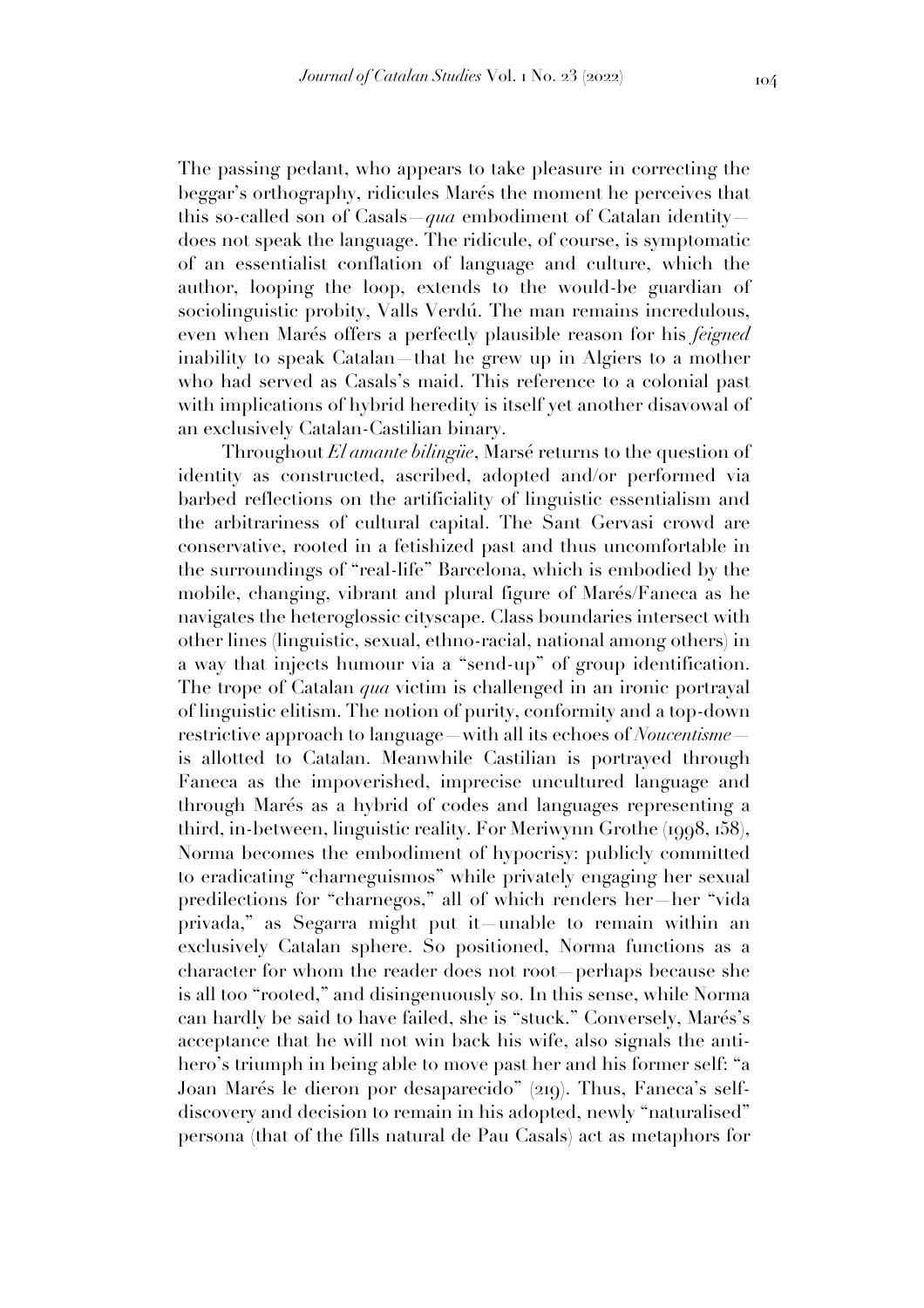a sense of identity *beyond* restrictive criteria conditioned by language alone.

#### **Conclusions**

The two literary texts discussed here, one written primarily in Catalan and the other primarily in Castilian, engage linguistic plurality as both thematic subject and rhetorical device, using humour's multivalence to contend with the fraught question of Catalan—and Spanish—language and identity. The dialogic shifts in both works are interspersed ironically across the diegetic levels to create and to reflect a complex and discombobulating identitarian linguistic experience. In *Paraules d 'Opoton el Vell*, such interventions typically culminate in incongruous farce, whereas in *El amante bilingüe* they are tethered to a darker sense of sardonic pathos, echoing Todorov's rejection of heterogeneity as something singularly positive. In so doing, the novels underscore the hybridity and intersection of the theories of humour outlined in the introduction through their multiple and diverse applications in both episodic examples and as part of an overarching humorous tone. Putting these two texts into dialogue, differing as they do in their humorous, linguistic, geographical and historical composition, further elucidates the complexity of the "linguistic problem" by underscoring that there is no singular multilingual experience—and perhaps, in some profound way, no exclusively monolingual experience either.

Universalised metaphors of Babelian multiplicity often overlook the privileging of certain voices over others, which can be especially true in those multilingual contexts where polemics surrounding linguistic hegemony reign supreme as seen in the context of heated debates in Catalonia and Spain. In this respect, *El amante*'s criticism and ridiculing of Catalan victimhood arguably falls short since the languages in play can hardly be said to stand on an equal footing. Indeed, such "contact zones," to borrow Mary Louise Pratt's (1991) term, represent sites where "cultures meet, clash and grapple with each other, often in contexts of highly asymmetrical relations of power" (Pratt 1991, 34). The inclusion of a work from the diasporic periphery (*Paraules*) and the presence in it of languages *other* than Catalan and Castilian invites broader explorations of language and identity, offering a refracted lens to a longstanding polarity in Spain, which, for all the demographic and political changes, continues to this day. As we have seen with respect to Marsé, this intransigent dichotomy has implications for the reading and classification of the texts and authors themselves. Many of the humorous episodes in the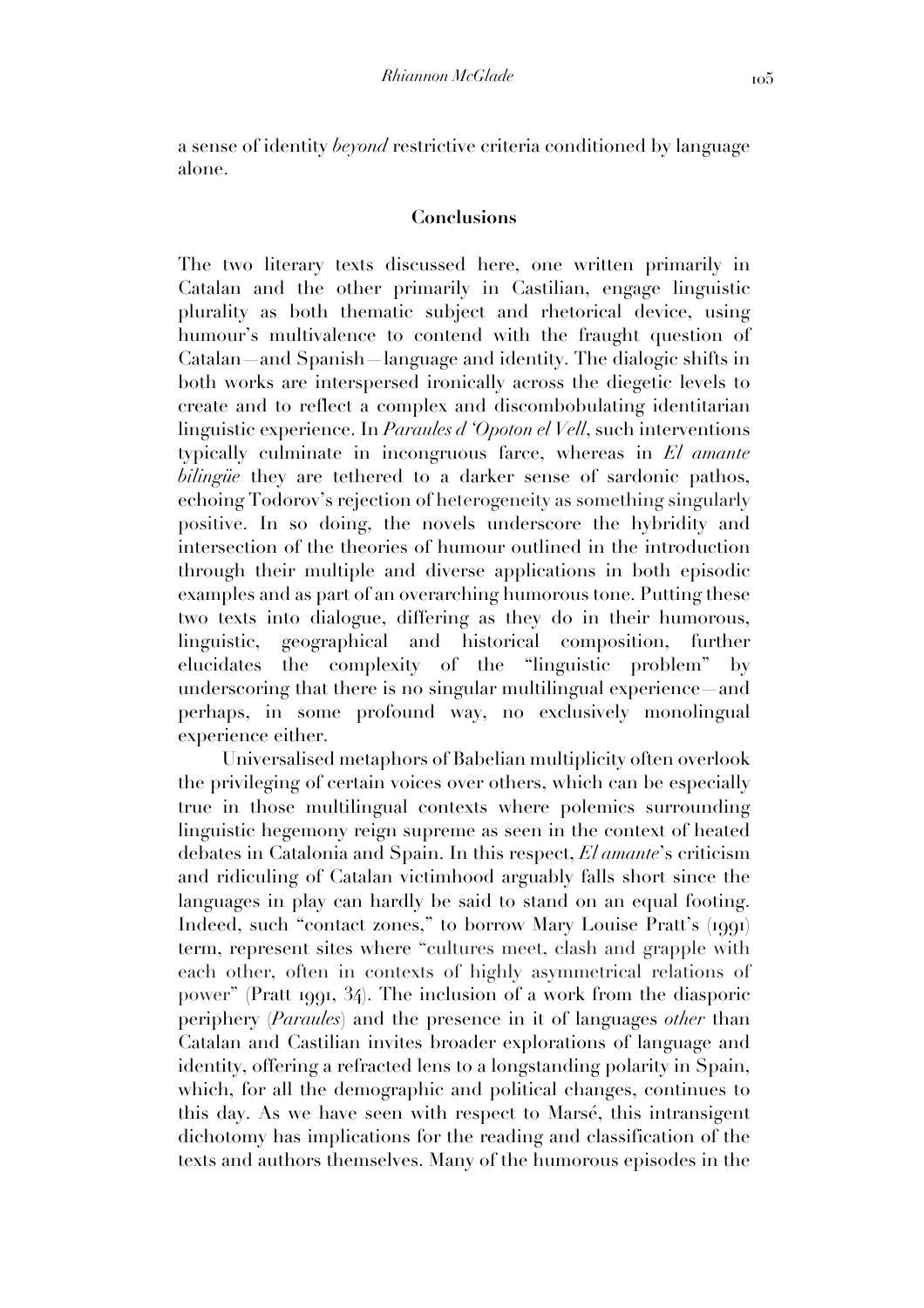two works rely on historical, geographical, and/or culturally specific allusions. Nevertheless, in both novels, while language hierarchies certainly continue to obtain, their presence acts as a highly ironic exercise in scrutinising wider implications: for Artís Gener, in terms of linguistic repression and/or suppression and for Marsé, in terms of linguistic essentialism. Indeed, what links *Paraules* and *El amante* is their nuanced and attentive destabilisation of the traditionally polarised Catalan-Castilian binary as the *single* most important aspect of language and identity politics.

Studies of the texts in question, then, underscore that approaches to the multilingual subject and/or agent must be attentive to the porous and kaleidoscopic nature of the numerous and intersecting boundaries in play. What multilingual literature, the Catalan question and humour share here is their position at and/or engagement with the margins and interstitial sites of their respective borders. Useful to consider in this respect is Homi Bhabha's (1994, 1) notion of borders as places where conventional divisions are blurred and as "in-between spaces [that] provide the terrain of elaborating strategies of selfhood—singular or communal—that initiate new signs of identity." In *Paraules* and *El amante*, such marginality is redeployed as a platform for a multiplicity of voices that variously challenge monolingual monoliths. In *Paraules*, multiplicity serves to underscore Iberian linguistic heterogeneity—in direct opposition to Castilian homogenisation—through the various "falas" of "As Espanhas do Máis Alá." In *El amante*, the typical surface-level linguistic bipolarity is deployed sardonically to scrutinise complex debates surrounding the *Llei de Normalització Lingüística* from 1983, which for some represented a legitimate attempt to turn the tide of a language marshalled steadily into decline and for others underscored a need to resist an imposed form of linguistic purism in a different guise. For all their undeniable differences, both texts are examples of multilingual literature as a form of resistance to national monolingualism.<sup>34</sup>

Structurally, *Paraules* and *El amante* adduce hybridity through their multidirectional shifts across a number of diegetic levels. *In Paraules*, this is achieved through intertext and paratext pushing at fixed notions of authenticity, a question which is intrinsically linked to notions of identity. *El amante*, likewise, represents what might be considered a mimetic linguistic landscape, rife with diglossic parody, resonant with Bakhtinian notions of the carnivalesque. Within and without the contexts of these interpolated shifts, time and space also play primary roles in playfully subverting the notion of boundaries as

 $34$  See Hiddlestone and Ouyang (2021, 9).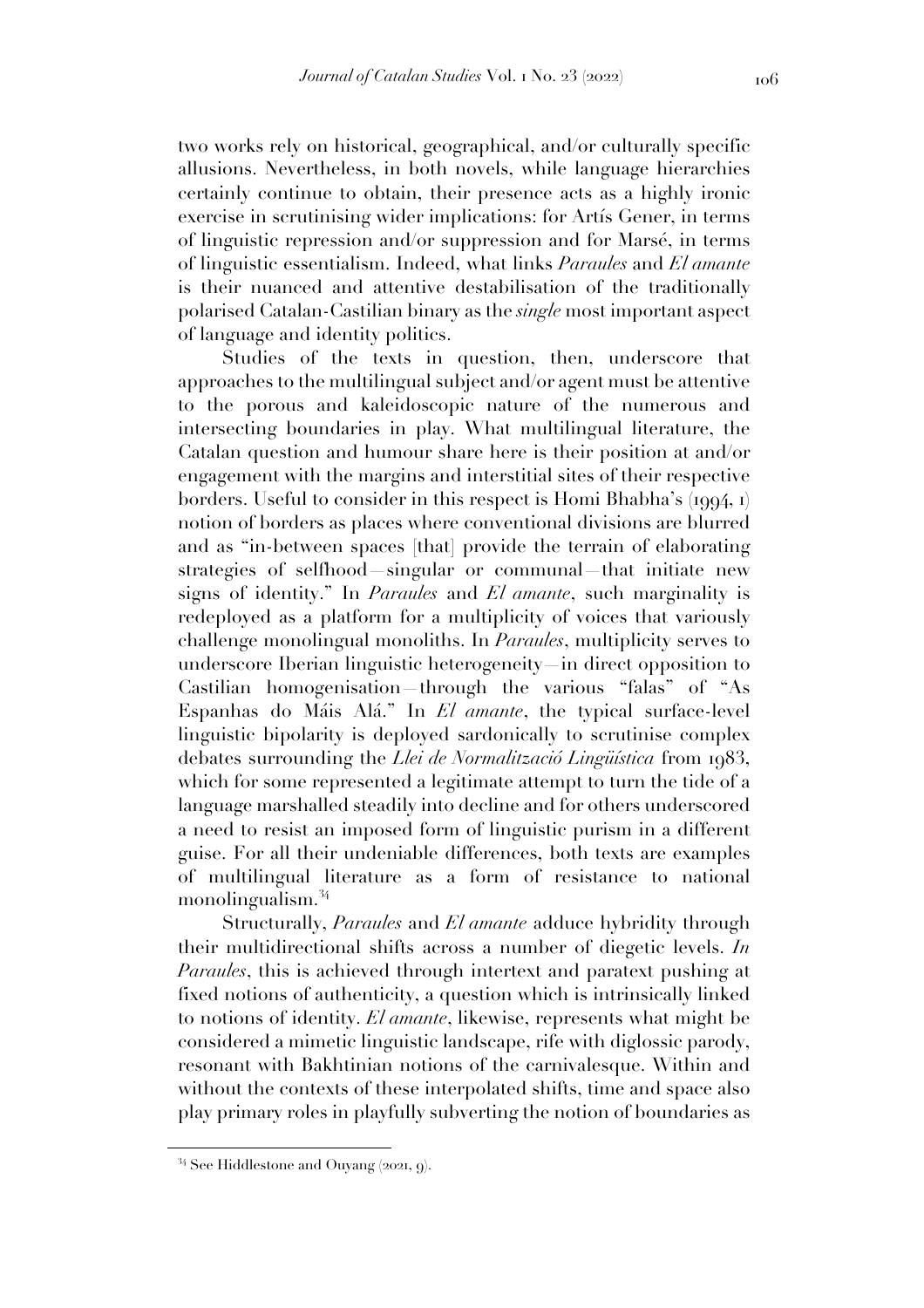fixed. Artís Gener's deployment of the "found text" allows for a series of asynchronous voices to come into dialogue, transcending historical barriers. Marsé's text, on the other hand, brings the recent past into play with exaggerated nostalgic overtones and stereotypes, so as to ironically underscore the tensions and overlaps between tradition and modernity at the heart of debates surrounding linguistic and cultural institutionalisation. While both texts "spatialise" the question of linguistic identity, it is in *El amante* where this is particularly discernible in ways that bring microspaces neighbourhoods, streets, even buildings—into play to give rise to the metaphors of duplicity and "schizophrenia" which challenge national and regional categories.

Both texts deploy a multiplicity of humorous techniques to underscore the intrinsic value, as well as the challenges, of engaging identity and language's own pluralities. Conceived within the context of exile, Artís Gener's critique of linguistic imperialism is necessarily indirect in its acerbic treatment of the contemporaneous context of the Francoist repression. Nevertheless, the angle of the "outsider looking in," shaped by the diasporic experience, allows for a poignant-while-comic reflection of the multiplicity of language and identity across a polyphony of voices. Marsé's novel not only offers a direct derisive, tongue-in-cheek response to the indictments of cultural and linguistic "treason" levied against him, but also serves as a strident, albeit exaggerated, contribution to debates about national literature and translingual writing in the Catalan multilingual context. *El amante* is a work that nuances cultural and linguistic alterity, while nonetheless remaining forthright in its undeniably polemical and exaggerated representation of the Catalan government and its linguistic politics in the role of aggressor. In a narrative portrayal of identity conflicts through the variegated uses of—and switches between—language(s), the novel deploys humour to expose extant tensions between those bent on re-establishing Catalan as the primary, if not indeed sole, language of the public sphere through top-down normalisation and legislation that has echoes of a *noucentista* past. Marsé's mockery of Vallverdú pulls no punches and sardonically holds a mirror to the inherent flaws, more broadly, of essentialising and polarising Barcelona's linguistic identity. In so doing, the text pushes beyond age-old, tired binaries of Castilian-Catalan cognates to acknowledge that the languages of the region are multiple and so too, therefore, the languages of the Catalan people. However, the fact that two decades later Carles Casajuana would again take up the questions at the heart of *El amante* in his novels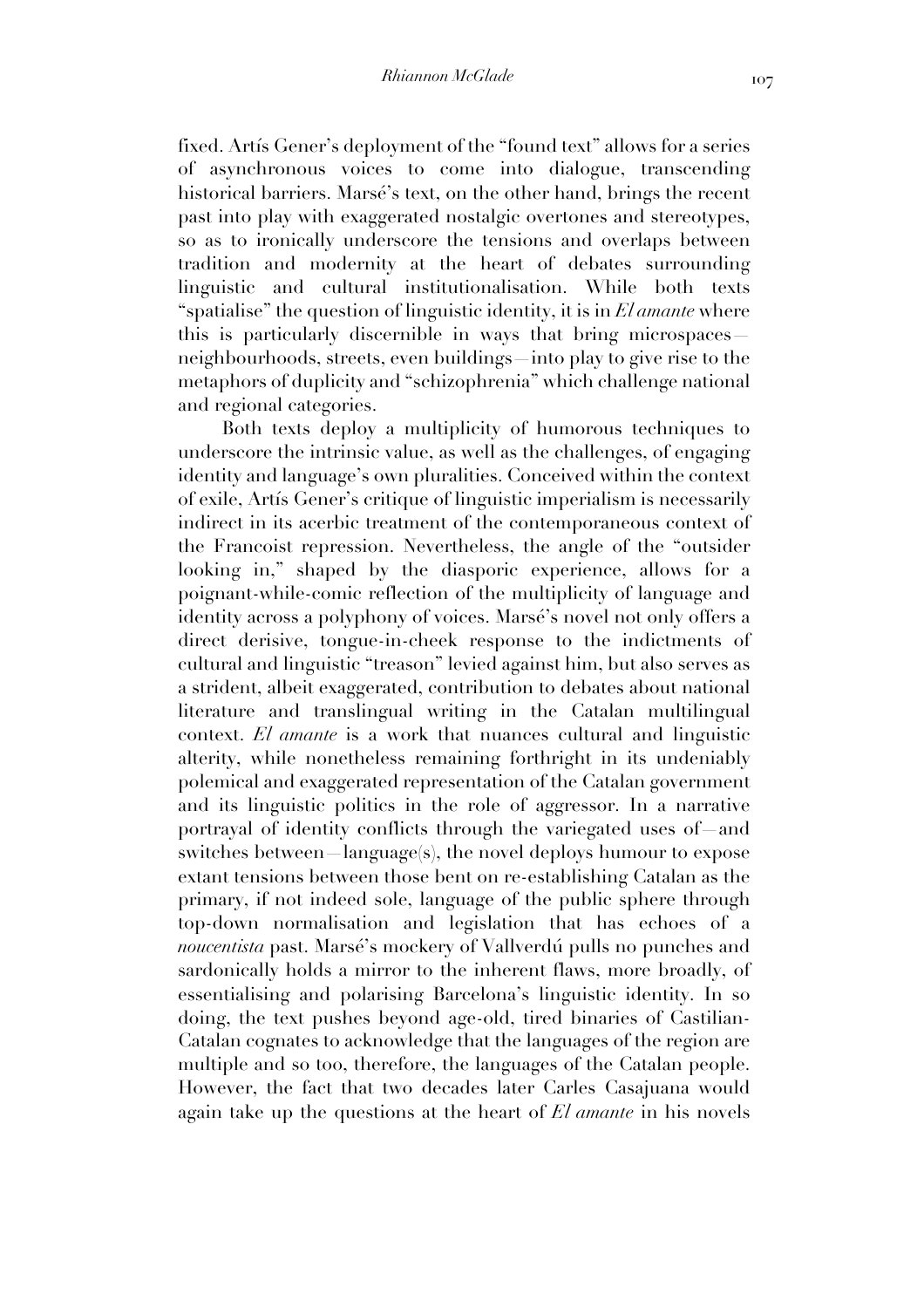*L'últim home que parlava català* (2009) and its sequel *El melic del món* (2013), attest the perseverance of this politicised dichotomy.<sup>35</sup>

Avel·lí Artís Gener and Juan Marsé engage, in short, the variegated and multifaceted opportunities offered by humour, permeating the narrative levels of their respective texts as they seek to challenge imposed boundaries of linguistic expression. In this respect the texts are multilingual not only by virtue of including more than one language, but also through their interspersion of and engagement with the heteroglossic landscape of diegeses; dialogic register, dialect and archaisms, metalinguistic ruminations on translation, signification and neology. Moreover, in their deployment of humour in relation to the theme of linguistic plurality and multiple, or intersectional, identities, the two authors do not miss the opportunity for bilingual wordplay itself, deploying it in a heterogenous fashion that contributes to a polyphonic unfolding which challenges more intractable and still deeply rooted and naturalised binaries. To return to Eco's words in the epigraph, the humour in *Paraules d'Opoton el Vell* and *El amante bilingüe* interrogates and in many respects undermines linguistic and identitarian limits by scrutinising, while elucidating, their very existence. This is particularly evident in the Janus-faced existence of those minoritized languages, which look back on a past glory to enshrine their legitimacy while also looking to the future to ensure their continued preservation*.*

#### **Works Cited**

- Alcoff, Linda. 1991. "The Problem of Speaking for Others." *Cultural Critique* 20, (Winter): 5–32.
- Almirall, Valentí. (1886) 1979. *Lo catalanisme*. Barcelona: Edicions 62.
- Álvarez Sancho, Isabel. 2017. "The Iberian Third Space in a Novel by a
	- Catalan Exiled in Mexico: Language(s) in *Paraules d'Opoton el Vell* by Avel·lí Artís Gener." *Catalan Review* 31: 59–78.
- Artís Gener, Avel·lí. 1968. *Paraules d'Opoton el Vell.* Barcelona: Cadi.
- Artís Gener, Avel·lí. 1991. *Viure i veure*. 4 vols, III. Barcelona: Pòrtic.
- Attardo, Salvatore, and Victor Raskin. 1991. "Script Theory Revis(it)ed: Joke Similarity and Joke Representation Model." *Humor* 4: 293–347.
- Atxaga, Bernardo. 1988. *Obabakoak*. San Sebastian: Erein.

Ayen, Xavi. 2020. "Juan Marsé se va al otro barrio." *La Vanguardia*, 20 July, 2020.

<sup>&</sup>lt;sup>35</sup> Casajuana, here takes up Marsé's baton in order to reflect the divisive and futile polemic surrounding linguistic identity of culture via an irony-laced rehearsal of the discursive stalemate.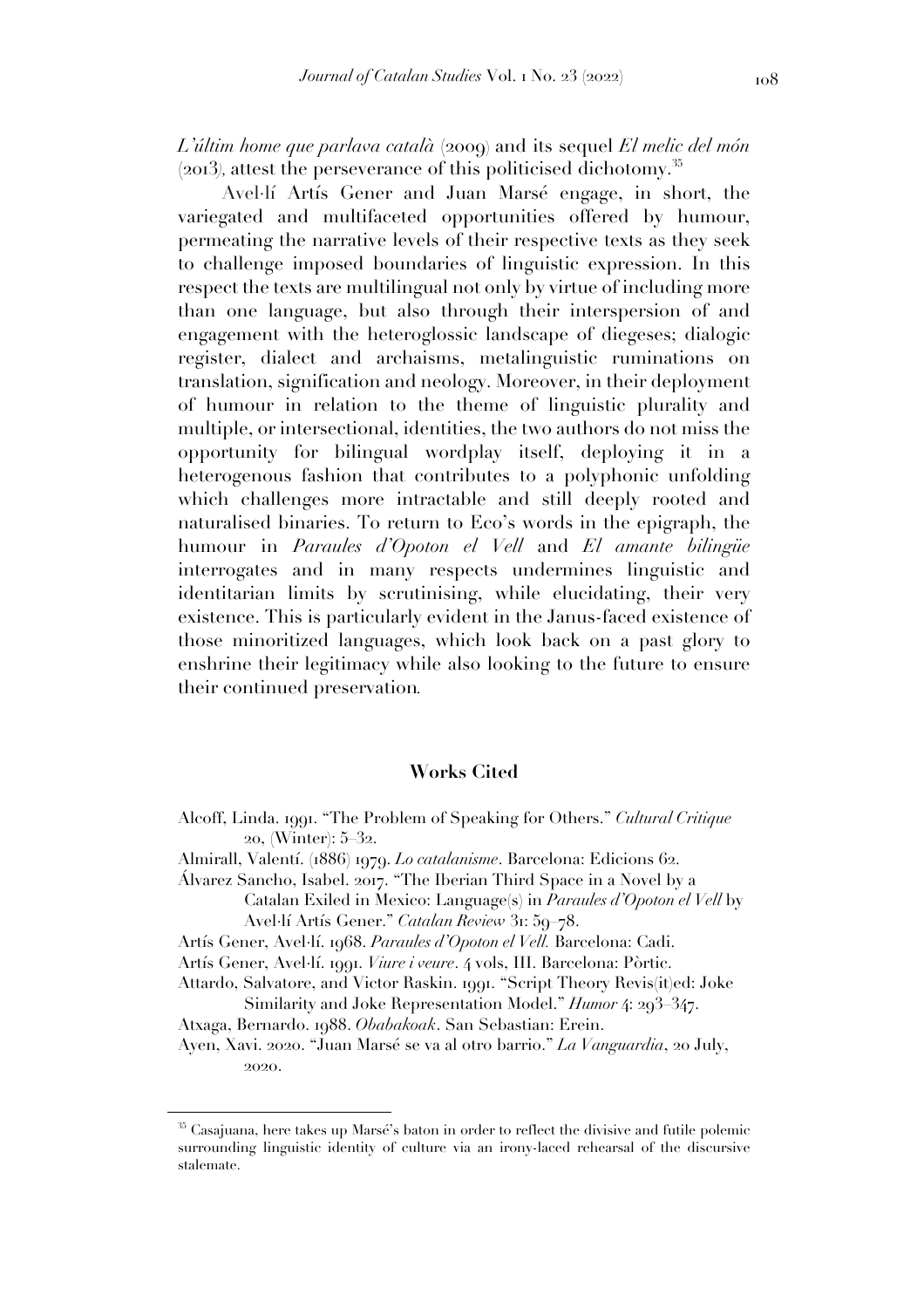https://www.lavanguardia.com/cultura/20200720/482417204536/juanmarse-se-va-al-otro-barrio.html (accessed 10 November 2021).

- Azavedo, Milton. 2002. "Considerations on Literary Dialect in Spanish and Portuguese." *Hispania* 85 (3): 505–14.
- Bakhtin, Mikhail. 1981 [1935]. "Discourse on the Novel." In *The Dialogic Imagination: Four Essays*, edited by Michael Holquist. Translated by Caryl Emerson and Michael Holquist. Austin: Texas UP.
- Bakhtin, Mikhail. 1981 [1935]. *The Dialogic Imagination: Four Essays*. Edited by Michael Holquist. Translated by Caryl Emerson and Michael Holquist. Austin: Texas UP.
- Bakhtin, Mikhail. 1968 [1940]. *Rabelais and His World*. Translated by Helen Iswolsky. Bloomington: Indiana UP.
- Bakhtin, Mikhail. 1984 [1929]. *Problems of Dostoevsky's Poetics*. Translated by Caryl Emmerson. Minneapolis: Minnesota UP.
- Banas, John A., Dunbar, Norah, Rodriguez, Dariela and Liu, Shr-Jie. 2011. "A Review of Humor in Educational Settings: Four Decades of Research." *Communication Education* 60, (1): 115–44.
- Basualdo, Ana. 1989. "El "derby" literario." *El País*, Cultura, https://elpais.com/diario/1989/01/03/cultura/599785202\_850215.html (accessed 26 November 2021).
- Bergson, Henri. 2008 [1900]. *Le rire. Essai sur la signification du comique*, Presses Universitaires de France, Paris.
- Berkenbusch, Gabriele and Heinemann, Ute. 1995. "*El amante bilingüe*: Interkulturelle Konfliktivität, Verfahren ihrer Versprachlichung im zeitgenössischen spanischen Roman und Das Problem einer angemessenen Übersetzung," *Zeitschrift für Literaturwissenschaft und Linguistik* 97: 48-72. [*El amante bilingüe*: Strategies of Representing Cultural Conflict in Contemporary Spanish Novels and the Problem of Adequate Translation].
- Bhabha, Homi. 1994. *The Location of Culture*. London: Routledge.
- Cain, Sian. 2015. "Marlon James: Writers of Colour Pander to the White Woman." *The Guardian*, 30 November, 2015.
- Candel, Francesc. 1964. *Els altres Catalans*. Barcelona: Edicions 62.
- Candel, Francesc. 1973. *Encara més sobre els altres catalans*. Barcelona: Curial.
- Candel, Francesc. 1985. *Els altres catalans vint anys després.* Barcelona: Edicions 62.
- Candel, Francesc. 2001. *Els altres catalans del segle XXI*. Barcelona: Planeta.
- Casajuana, Carles. 2009. *L'últim home que parlava català.* Barcelona: Butxaca.
- Casajuana. Carles. 2013. *El melic del món*. Barcelona: Columna.
- Cervantes, Miguel de. 2012 [1605]. *Don Quijote de La Mancha*, ed. Francisco Rico, Punto de Lectura, Madrid, 2012.
- Connor, Laura. 2012. "Bilingualism, Desdoblamiento, and Dissociative Identity in Juan Marsé's *El amante bilingüe*." *The Proceedings of the UCLA Department of Spanish and Portuguese Graduate Conference*: 3–14.
- Díaz del Castillo, Bernal. 1568. *Historia verdadera de la Conquista de la Nueva España*.

https://www.rae.es/sites/default/files/Aparato\_de\_variantes\_Historia\_ verdadera\_de\_la\_conquista\_de\_la\_Nueva\_Espana.pdf (accessed November 25 2021).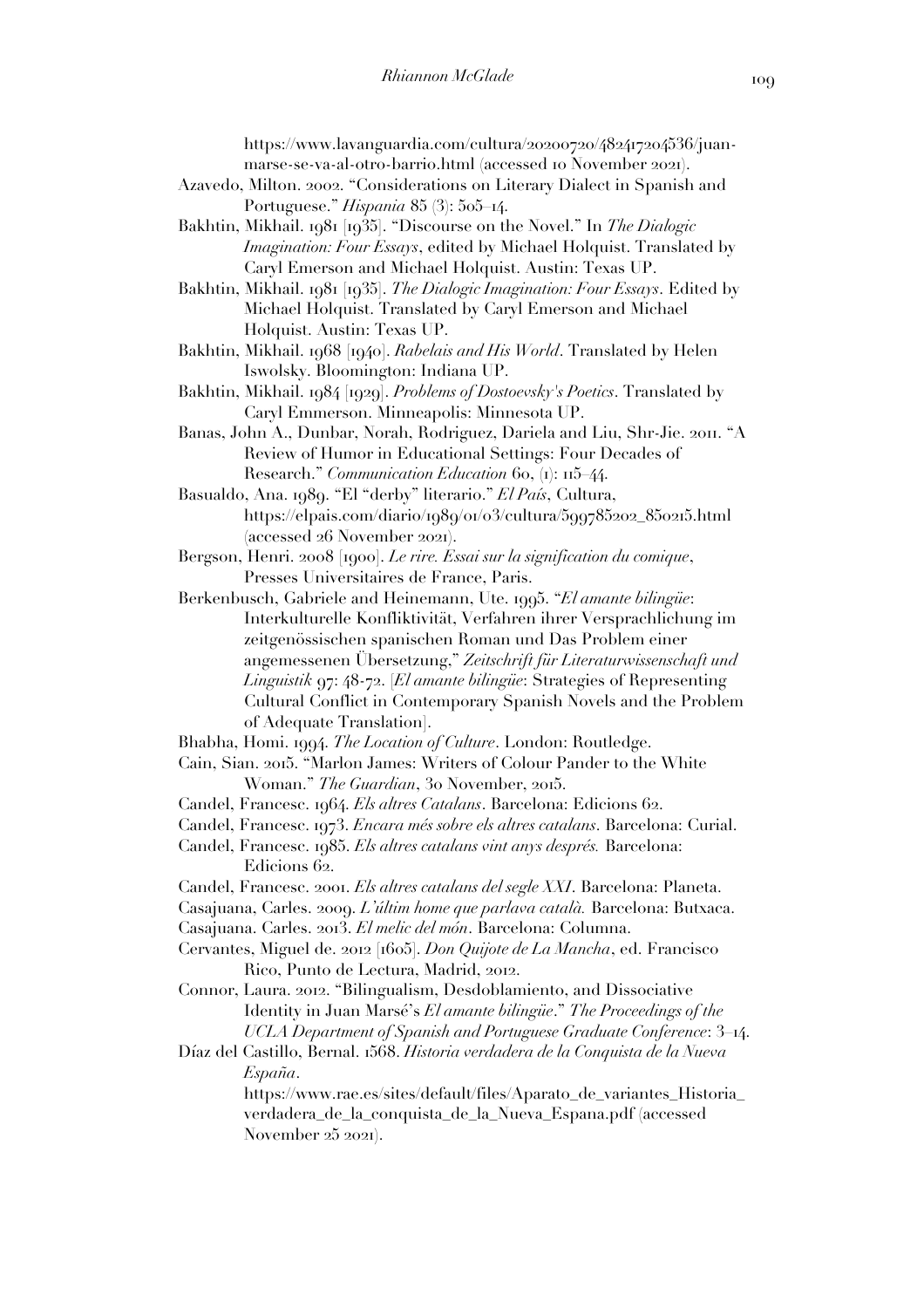Dutra Carrijo, Carolina. 2016. "*O amante bilíngue*: Tradução anotada e comentada." Unpublished thesis, Universidade de São Paulo.

- Eco, Umberto. 1984. "The Frames of Comic Freedom." *Approaches to Semiotics* 64 [Special Issue 'Carnival!']: 1–9.
- Freud, Sigmund. 2001 [1905]. *Jokes and their Relation to the Unconscious*, vol. VIII of the Standard Edition of the Complete Psychological Works of Sigmund Freud, 24 vols. London: Vintage.

Garcia i Raffi, Josep-Vicent. 2005. "La mirada mexicana de Lluís Ferran de Pol." *Estudios Jaliscienses* 61: 32–41.

Goytisolo, Juan. 1985. *Coto vedado*. Barcelona: Seix Barral.

Grossmann, Reinhardt. 1992. *The Existence of the World: An Introduction to Ontology*. London: Routledge.

- Grothe, Meriwynn. 1998. "Cultural Schizophrenia in El amante bilingüe." *Hispanic Journal* 19, no. 1 (Spring): 157–68.
- Gutiérrez Pérez, Agustín. 1995. "Juan Marsé: 'Siempre he querido ser un francotirador.'" *Ajoblanco*, Extra 2 Especial literature: 32–37.

Guzmán Moncada, Carlos. 2004. *En el mirall de l'altre. Paraules d'Opòton el Vell, l'escriptura dialògica d'Avel·lí Artís-Gener*. Barcelona: Publicacions de l'Abadia de Montserrat.

Hiddlestone, Jane and When-chin Ouyang. 2021. *Multilingual Literature as World Literature*. London: Bloomsbury Academic.

- Hobbes, Thomas. 1968 [1651]. *Leviathan*. Harmondsworth: Penguin.
- Holmes, Janet and Meredith Marra. 2002. "Humour as a discursive boundary marker in social interaction." In *Us and Others: Social Identities Across Languages, Discourses and Cultures*. Edited by Anna Duszak. 377–400. Philadelphia: John Benjamins..
- Hutcheon, Linda. 1995. *Irony's Edge: The Theory and Politics of Irony*. London: Routledge.
- King, Stewart. 1999. "Desempeñar papeles y la desmitificación cultural en *El amante bilingüe* de Juan Marsé." *Journal of Iberian and Latin American Research* 5 (1): 73–85.
- King, Stewart. 2002. "¿Un acento propio? Cultural Difference in Castilian-Language Literature from Catalonia." *Letras Peninsulares* 15 (2): 287– 301.
- King, Stewart. 2005. *Escribir la catalanidad: lengua e identidades culturales en la narrativa contemporánea de Cataluña*. Woodbridge: Tamesis.
- King, Stewart. 2006. "Catalan Literature(s) in Postcolonial Context." *Romance Studies* 24 (3): 253–64.
- Knight, Charles. 2004. *The Literature of Satire*. Cambridge: Cambridge UP.

Kroskrity, Paul V. 2016. "Language Ideologies and Language Attitudes." *Oxford Bibliographies in Linguistics*.

> https://www.oxfordbibliographies.com/view/document/obo-9780199772810/obo-9780199772810-0122.xml (accessed November 2021).

La Fave, Lawrence, Jay Haddad and William A. Maesen. 2007. "Superiority, Enhanced Self-Esteem, and Perceived Incongruity Humour Theory." In *Humour and Laughter: Theory, Research and Applications*. Edited by Anthony Chapman and Hugh Foot, 63-92. New Brunswick: Transaction.

Marsé, Juan. 1982. *Un día volveré*. Barcelona: Plaza Janes.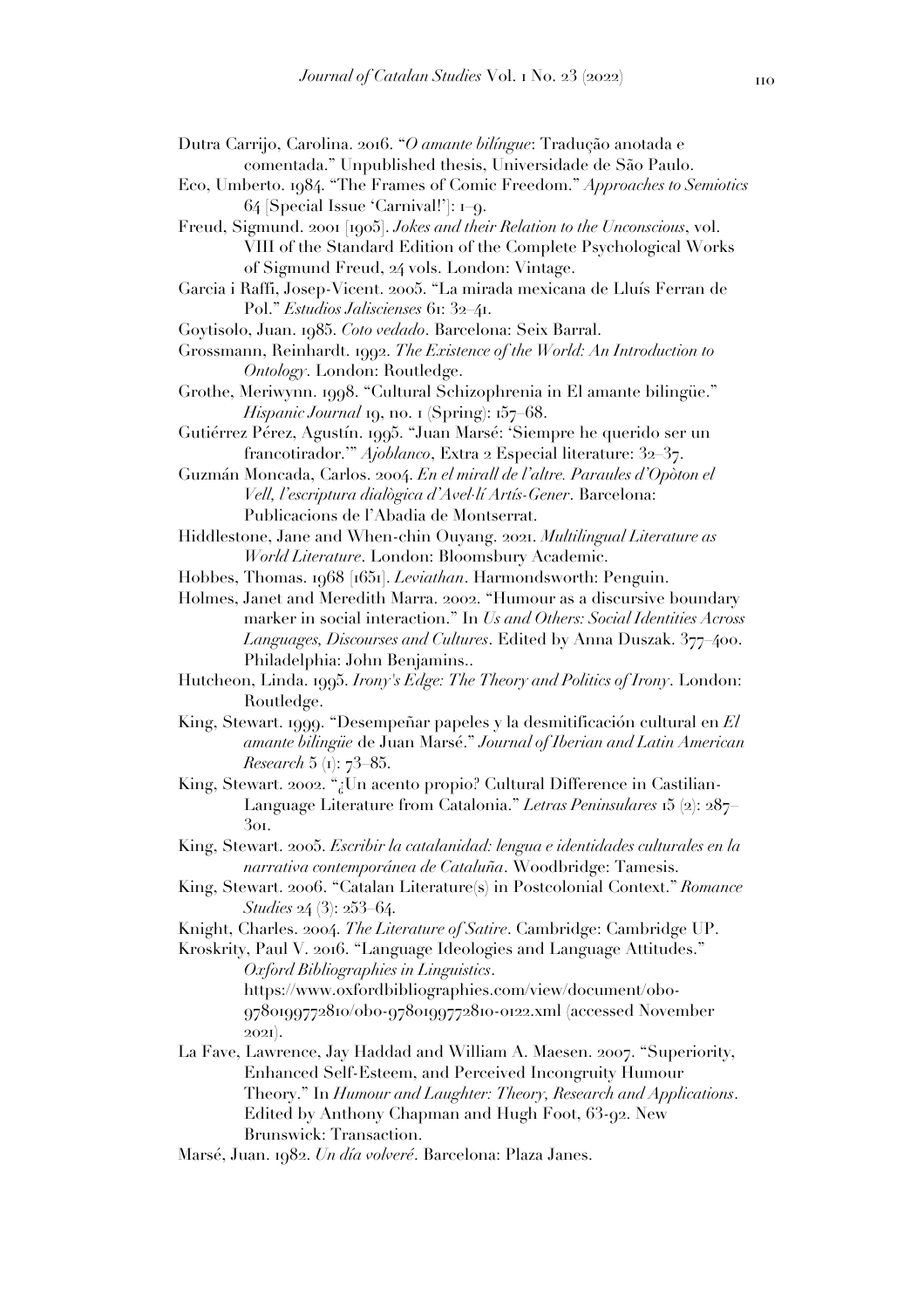Marsé, Juan. 1997 [1990]. *El amante bilingüe*. Barcelona: Booket.

- Mas Sañé, Silvia. 2008. *Les novel·les d'exili d'Avel·lí Artís-Gener.* Barcelona: Abadia de Montserrat.
- McGlade, Rhiannon. 2016. *Catalan Cartoons: A Cultural and Political History*. Cardiff: Wales UP.
- Mihalcea, Rada. 2007. "The Multidisciplinary Facets of Research on Humour." In *Applications of Fuzzy Sets Theory: 7th International Workshop on Fuzzy Logic and Applications*. Edited by Francesco Masulli, Sushimita Mitra, and Gabriella Pasi, 412–21. Berlin: Springer.
- Morreal, John. 2009. *Comic Relief: A Comprehensive Philosophy of Humor.*  London: Wiley-Blackwell.
- Pavlenko, Aneta. 2006. "Bilingual Selves." In *Bilingual Minds: Emotional Experience, Expression, and Representation*. Edited by Aneta Pavlenko, 1–33. Clevedon: Multilingual Matters.
- Pérez Manrique, Ana. 2006. "Barcelona como frontera lingüística, sexual, espacial y cultural: La novela española a las puertas del siglo XXI." [doctoral dissertation Florida State University] available at: https://fsu.digital.flvc.org/islandora/object/fsu:180274/datastream/PD F/view
- Pérez Manrique, Ana. 2009. "Entrevista a Juan Marsé: En torno a El amante bilingüe." *Confluencia* 25, no. 1 (Fall): 124–30.
- Poch, Cesc and Marta Jaén. 1993. "Entrevista a en Tísner." *La Llançadora* 2: n.p.
- Pratt, Mary Louise. 1991. "Arts of the Contact Zone." *Profession, Association of Department of English Bulletin* 91: 33–40.
- Resina, Joan Ramon. 2000. "Juan Marsé's *El amante bilingüe* and Sociolinguistic Fiction." *Journal of Catalan Studies* 3: 1–15.
- Resina Joan, Ramon. 2001. "The Double Coding of Desire: Language Conflict, Nation Building, and Identity Crashing in Juan Marsé's *El amante bilingüe*." *The Modern Language Review* 96 (1): 92–102.
- Rivas, Manuel. 1998. *O lapis do carpinteiro*. Vigo: Xerais de Galicia.
- Rossich, Albert and Jordi Cornella. 2014. *El plurilingüisme en la literatura catalana*. Bellcaire: Vitel·la.
- Serra, Màrius. 1992. "La ena de Tísner." *Cultura* 37: 12–19. https://www.nuvol.com/llibres/la-ena-de-tisner-959 (accessed 29 October 2021).
- Sinner, Carsten. 2004. *El castellano de Cataluña. Estudio empírico de aspectos léxicos, morfosintácticos, pragmáticos y metalingüísticos*. Tübingen: Max Niemeyer Verlag.
- Sternberg, Meir. 1981. "Polylingualism as Reality and Translation as Mimesis." *Poetics Today* 2 (4): 221–39.
- Silverstein, Michael. 1979. "Language Structure and Linguistic Ideology." In *The Elements: A Parasession on Linguistic Units and Levels*. Edited by. R. Clyne, W. Hanks, C. Hofbauer, 193–247. Chicago: Chicago Linguistics Society.
- Todorov, Tzvetan. 1985. "Bilinguisme, dialogisme et schizophrénie." In J. Bennani et al. *Du bilinguisme*. 11–26. Paris: Editions Denoël.